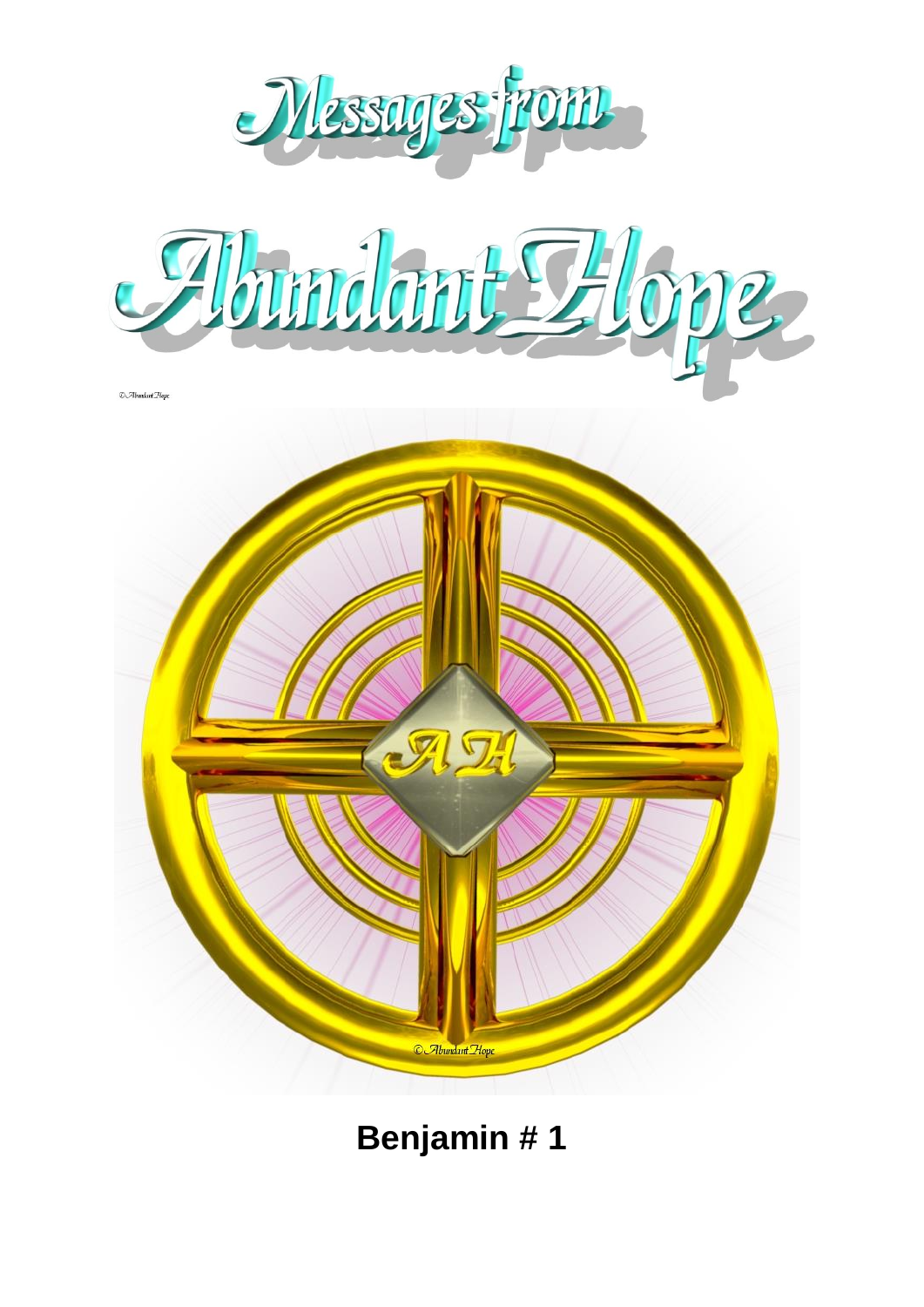# **Table of Contents**

## <span id="page-1-0"></span>**Message**

## Page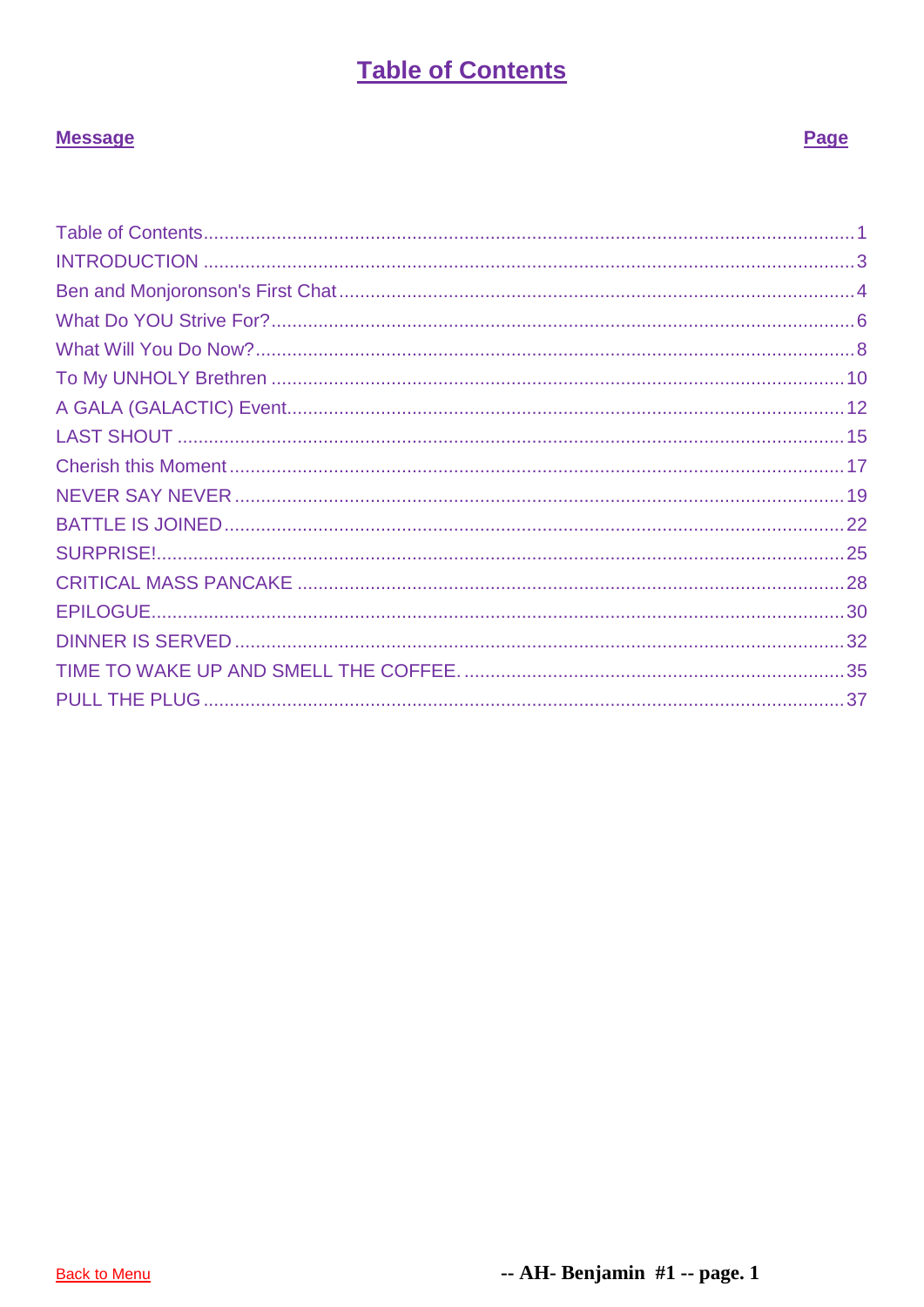*All writings by members of AbundantHope are copyrighted by ©2005-2014 AbundantHope - All rights reserved*

*[Detailed explanation of AbundantHope's Copyrights are found here](http://abundanthope.net/pages/AbundantHope_1/Copyright_-_Terms_amp_Conditions_517.shtml)*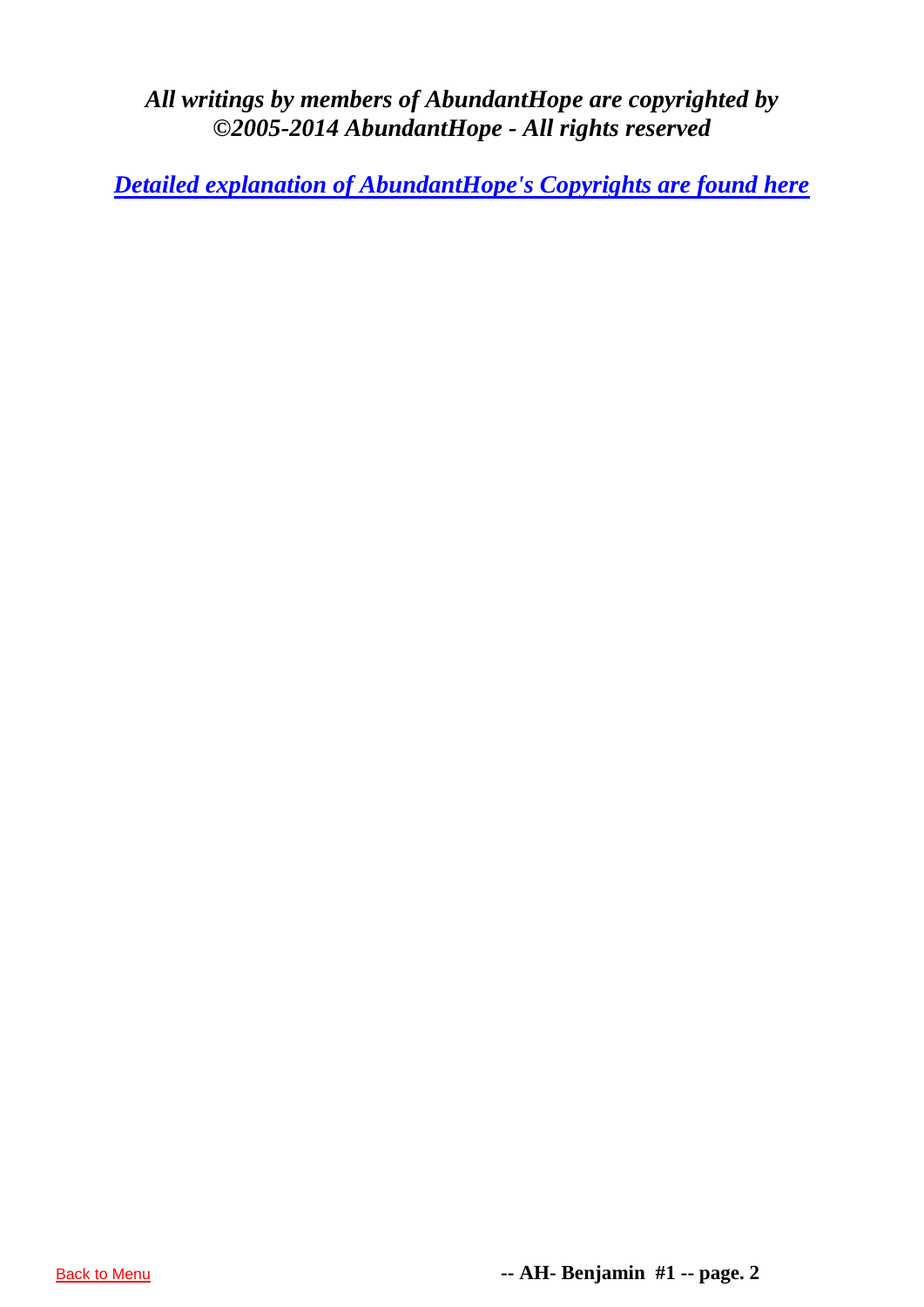## **INTRODUCTION**

### **to the Messages with Benjamin**

<span id="page-3-0"></span>Greetings and Blessings to you Chelas.

The Works contained herein begin a transcribed account of conversations that began scant months ago with a variety of Celestial entities common described by a majority of the telepaths who work frequently and sometimes uniquely with the organization known as Abundant Hope.

As referred to by other scribes, these messages are most aptly described as telepathic communications rather than 'Channelled' material, which is another form of message-receiving with a distinct difference but one that should be properly delineated.

Telepathy, so far as it relates to this particular scribe, is a form of mental communication, largely akin to phone-conversation one may have with a relative overseas. The transmission is received via mental telepathy and directly conveyed to the digital format via personal computer. The 'influence' or direct impact this scribe has on a these communications is limited to editorial aspects such as punctuation, spell-check and formatting. All other aspects of this information is the work of the contactor as directed by the details of this scribes contractual obligations in the work he does for the Celestial Hierarchy.

Also too, worthy of note, is that we as messengers, are only able to transmit these missives using language/themes/communicative devises and dictum that is relevant and familiar to these scribes, therefore it is occasionally the case, were these messages are not delivered in the most accurate, relevant or descriptive format to a majority of the readership. However, it must also be related that these messages often contain aspects of both energetic and esoteric merit which may be transmitted in a way that transcends 'words on paper' and these 'signatures' are highly effective and accurate in transmuting relevant impressions upon their often highly specified intended targets.

Taken as a device in employ of Divine Missionaries to your beleaguered, telepathic communications of this form are highly effective and communications of economy, considering the current conditions faced by a majority of the forces of Light on your planet, it has proven a boon for the forces of Creation, to be able to use these messages as tools for our work.

It is an honour and a joy to serve the Lighted Father of All,

All glory and power to the Lord of All Hosts,

Michael Son, Luciente.

12th August, 2013.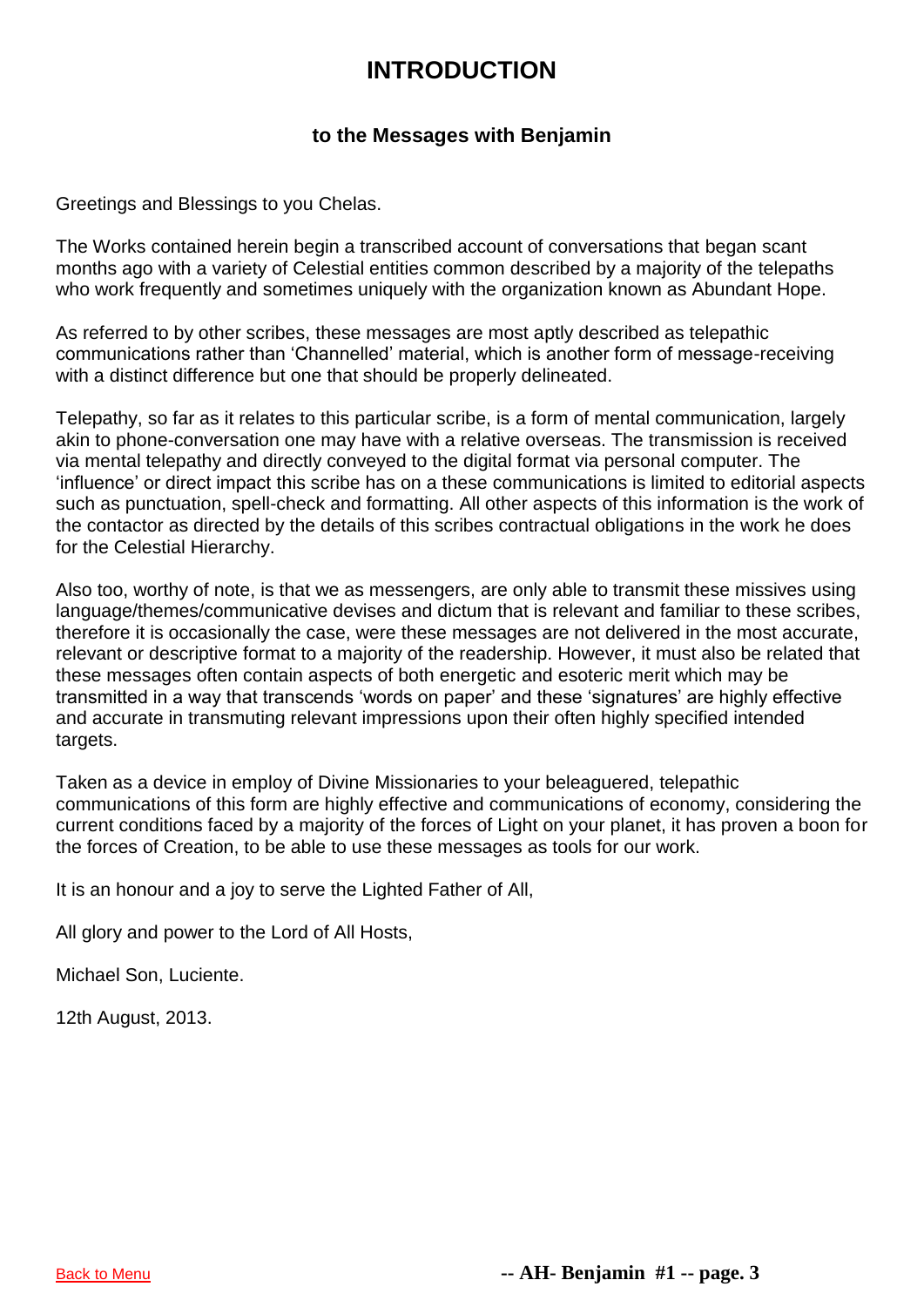## **Ben and Monjoronson's First Chat**

### **By Ben and Monjoronson**

### **Mar 8, 2013**

<span id="page-4-0"></span>*Ben: Greetings Monjonronson it is an honour to greet you and welcome you into this space*

Monjoronson: Greetings and blessings to you honoured son, In this time of great unfolding and the divinity which is beheld by those who watch, I am priveledged to have you accept my proposal to work together in this way

*Ben: Thank you Magisterial son,*

Monjoronson: (Chuckles) Well I can see you have been doing your homework about my portfolio, turn up anything interesting?

*Ben: Well, it appears that as those of your stature in the Celestial hierarchy who deign to bestow themselves upon planets such as these are few and far between, you work often for and in collaboration with Creator Michael Sons in bringing about teachings on realms such as these?*

Monjoronson: Well you might say that, the situations which arise on select planets in anguish and malaise, this lovely yet poorly treated creation of Atons being a prime example of one of these, I will be often called to provide assistance in both adjudicating in matters of Divine law and also to assist the local Michael son in seeing to the rehabilitation and return to balance of matters pertaining to the wellbeing and full-functioning of malfunctioning ecologies like this one.

### *Ben: I see, and yet it has also come to my attention that you are walking this planet as we speak?*

It is not unusual for the likes of a Magisterial son or Michael son to fully affect his bestowal on the planet in question and at this time, it has proven opportune for me to make myself more comfortable in your density to acclimate myself, and my team, to this heavily weighted density of malignancy and dysfunction. Matters which have come to hand in this realm of time space have now reached a stage where my presence in 'person' is more convenient in certain circumstances. Suffice to say, I AM here, amongst the masses as we speak, but not quite as you experience this place, let's just leave it at that

*Ben: Very well, Monjoronson, speak a little if you will about your plans for myself and maybe for your role more directly.*

Monjoronson: Well Michael Son, (Ben is a young Michael son serving here-C) it is important for me to begin to organize assistance in the pronouncements,teaching and guidance that I will offer, now directly, but more specifically, with the passage of certain important event which have been well documented and you have been forewarned aplenty about, we shall see a massive shift in the direction of this planet as the forces of Darkness and Imbalance are forcibly removed for the final time, there will be, you might say, a ghastly wound, torn in the side of this brutally mistreated energetic system of matter and biology, as the malignant tumour of these parasitic organisms are 'surgically removed', at which time, the forces of Lighted Being will 'descend' en masse to quickly circle and enfold the long suffering and brutalized children of the Creator Son Aton, to assuage their broken minds and bodies, bleeding hearts and sorrowful spirits we have had to witness for quite some time.

It is at this point, in the ensuing rescue and recovery effort that my presence will begin to become vastly more 'visible' and as my role unfolds as adjucator and advisor to Christ Michael Aton there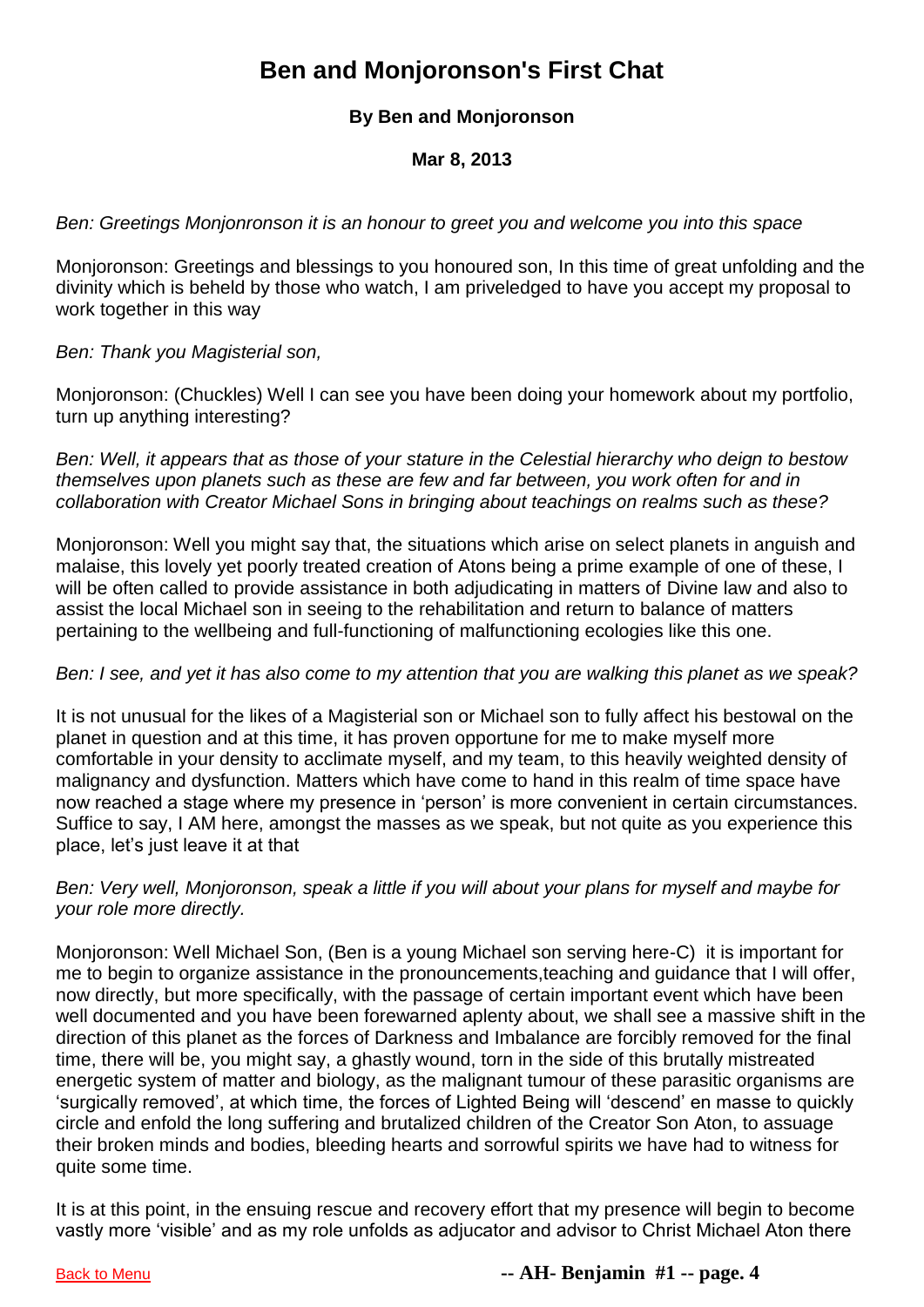will be those who will help to support my activities and work in the capacity of my 'communicators' and support crew for the work that falls within my portfolio.

#### *Ben: Will this involve me?*

Yes it will, at your request, but the details of that engagement are still not necessary just yet for your digestion, I would advise that we stick to the HERE and NOW, and settle with what we have accomplish in this short space of time. You tire and the connection we have will 'settle' with a little more time. Take your rest now, as I take my leave. There will be much more to discuss but we must proceed with caution to take steps which you can handle. Quite a few already, steps that is.

**Ben: Well thank you Monjoronson for your time and patience with my uncertainty and frailty. I** *TRUST IN THIS PROCESS but I still do not ALLOW as easily for these things to flow.*

Monjoronson: You have done very well. I bless you and your work Michael Son, I look forward to our next communiqué and will move to standby, ADONAI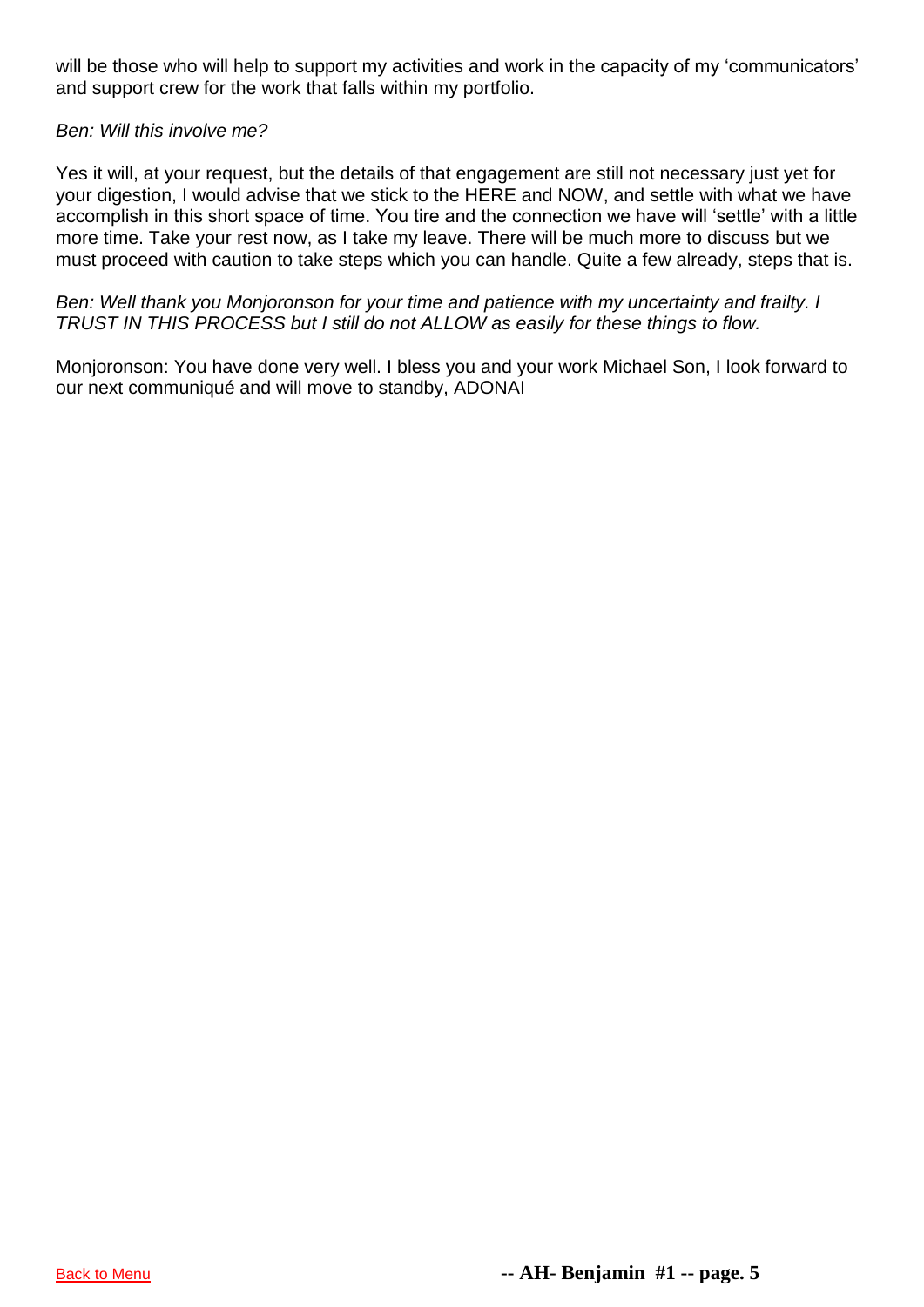## **What Do YOU Strive For?**

### **By Monjoronson thru Ben**

**Mar 9, 2013**

### <span id="page-6-0"></span>**THURSDAY 7TH March 2013, thru Ben (the fellow that did the radio interviews in Australia)**

#### **What Do YOU Strive For?**

Greetings beloved Children of the One Called Christ Michael Aton,

It is with tremendous pleasure that I am made available this being of wondrous light, with whom I might transmit this most urgent message on behalf of the Celestial Effort currently co-ordinating to bring about the salvation of your beleaguered realm.

I AM the Magisterial Son MONJORONSON and I come to you in fading light of the days of darkness as the veil is finally removed and the length and breadth of your deceit-filled lives will finally be made most apparent to you ones of the lie.

I say YOU ones for it is YOU the people of this beloved planet who have perpetrated this great HOAX upon yourselves.

It is YOU who have lingered in obscene ignorance, oblivious to the encroaching darkness which has manifested itself in your lives and the lives of your families, your beloved children, like a tide of seeping blackness, the bright SON ATON has been blotted from your hearts and minds and for FAR to long the being they call EARTH SHAN has watched in quiet despair as her wards and her children, turned their backs on the light of their divine inheritance and have wallowed in the mire of unending night.

WE have called to you, through space and time, our beloved family, you have been given signs and warnings, journals and books, teachers and leaders, all with our most fervent blessings and ABUNDANT HOPE that with these tools you might finally see the extent of your despairing existence and once more, lift your eyes to the light of the SON.

That you might witness the embrace once more of the one for whom all things in your universe call their divine FATHER and CREATOR.

All these things WE have done and more and yet,

and yet,

it has come to this.

Now there is no more TIME.

The twists and turns of this seemingly unending plot are indeed finite as you will NOW SEE.

It is with great pleasure that I, MONJORONSON, at the behest of the MICHAEL SON ATON and the Master Spirit SIRAYA, with the full might and lawful majesty of the DIVINE FATHER OF ALL CREATION, present to you,

THE END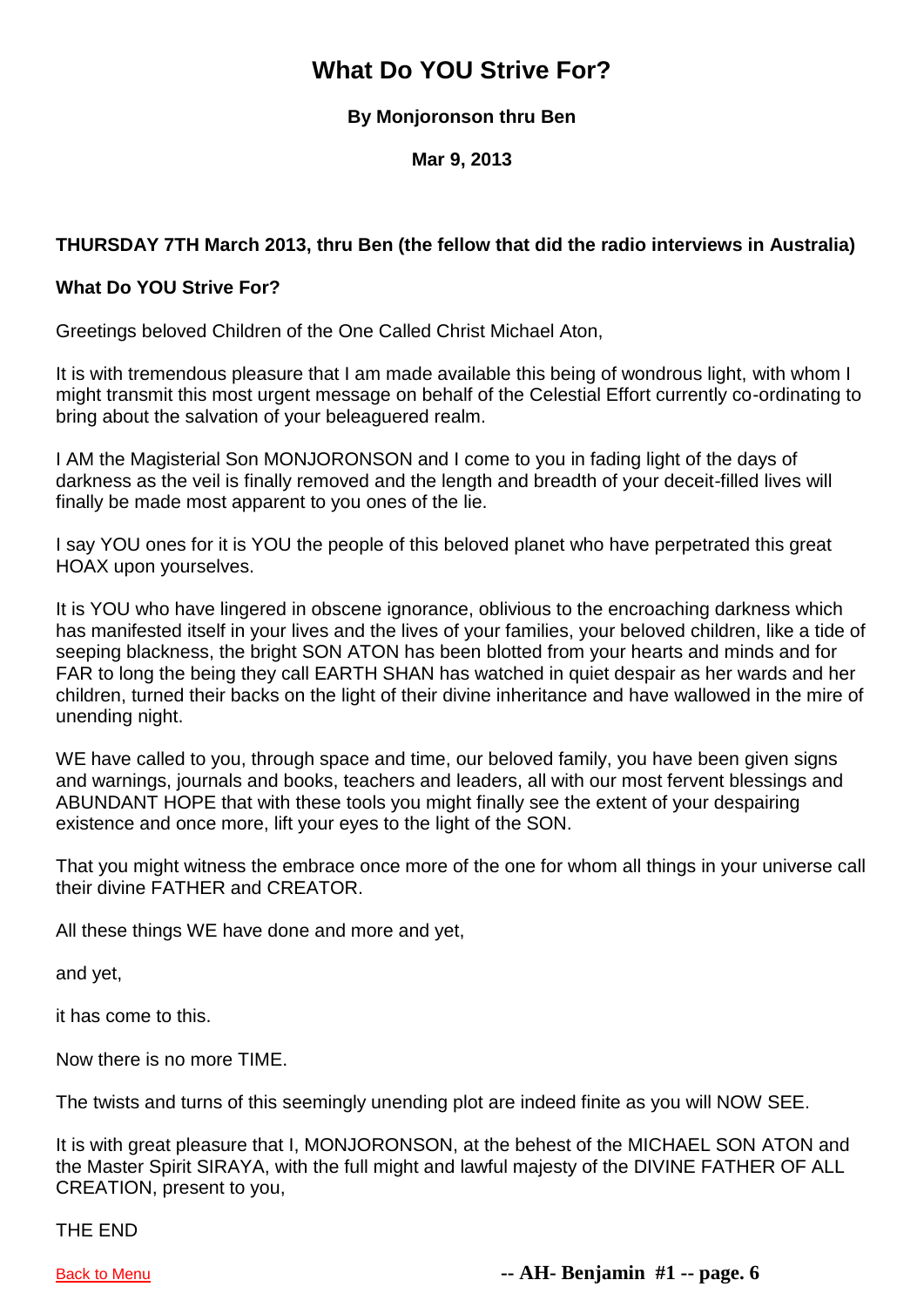To the peoples of earth, as you witness the return of your ancestors, to reclaim once more, this world for the WILL of the one called ATON, STAND IN YOUR SHOES, as the merry-go-round comes to a sudden and UNMISTAKABLE halt,

and you bear witness to the might of UNIVERSAL FATHER called ATON in all his GLORY and MAJESTY,

Ask yourself this question;

#### **WHAT DO YOU STRIVE FOR?**

Please consider it carefully,

For this very important question holds the KEY to your next step on a journey of unfathomable depth in an ocean of unimagined revelation.

For each and every one of you.

Do you know the answer?

Let us answer this question together.

Citizens of Earth Shan, we come.

I AM MONJORONSON,

MAGISTERIAL SON OF THE FATHER OF ALL,

I PLACE MY SEAL UPON THESE WORDS, AND I MARK THIS ONE UNDER MY PERSONAL PROTECTION

ADONAI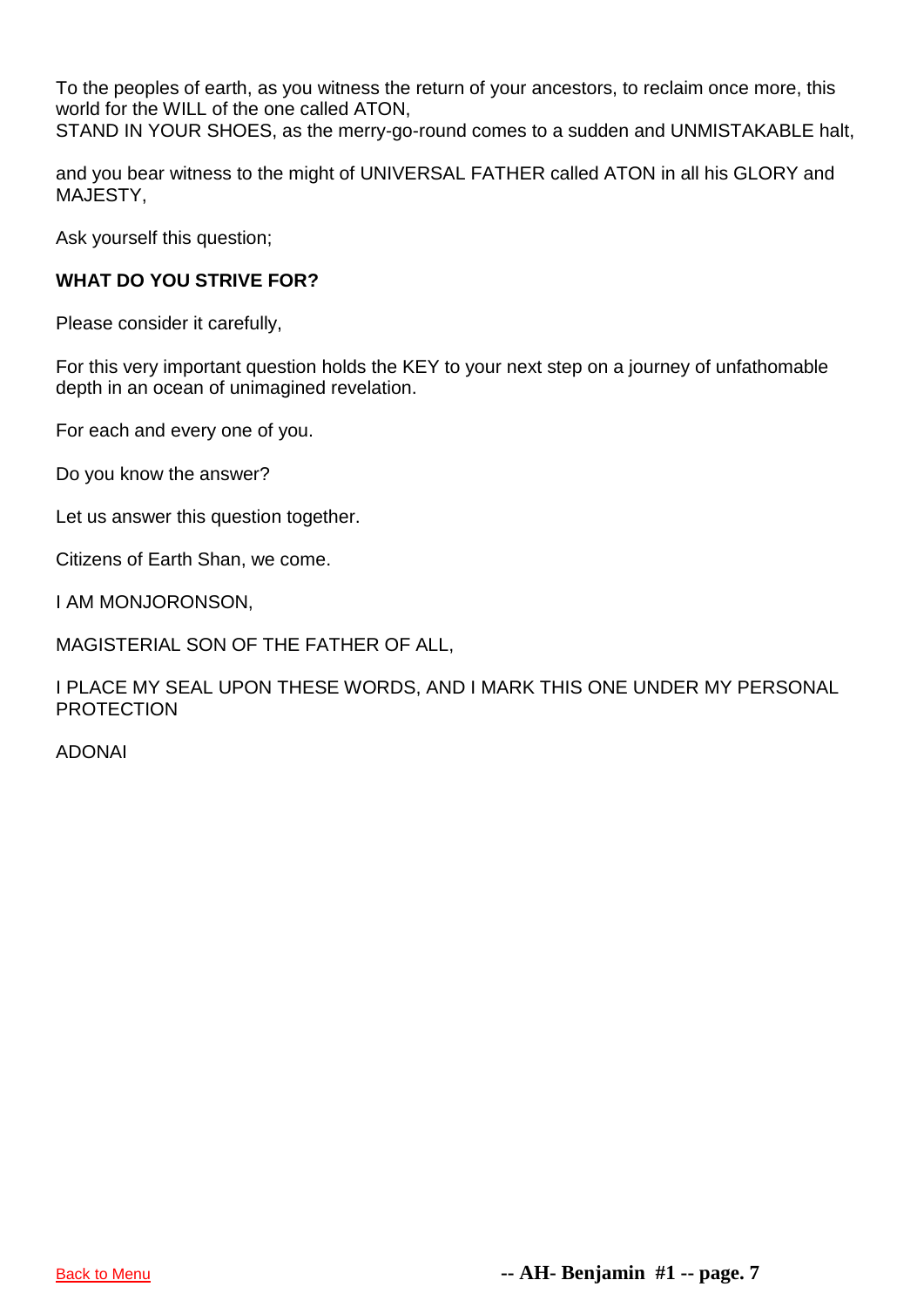## **What Will You Do Now?**

#### **By Monjoronson thru Benjamin**

**Apr 12, 2013**

#### <span id="page-8-0"></span>**What Will You Do Now?**

I AM MONJORONSON thru Benjamin April 10, 2013

At your behest and at your invitation, I bring forth my energy that we might light a pathway together and lead the flock of the mighty Creator Son Aton to greener pastures and the sweet waters of everlasting life.

Mighty waves crest and form, crashing intermittently, yet with greater force and observable impact. Energetic pulsations, from the centre of the cosmos assail the receding remains of a rebellion in severe decline. Weakened, insipid and in critical failure, the best laid plans of those whom have spurned the embrace of the One WHOM you would call GOD respond in desperation to the unwavering assault of the Lighted forces. As promised long ago, the one called ATON has returned and brings about all the HE SAID HE WOULD.

For what was written of, spoken of, heard of and fully revealed over and over again, in preparation for this time, IS NOW IN FULL FRUITION AND UNFOLDMENT.

Those who would seek to continue here upon your placement, beware. Take heed. The energetic embrace of the Michael Son Aton moves among you. Those whom, for the longest time, have refused to participate, whom have thought it prudent to remain opinion less or thoughtless in their unwillingness to become fully a part of this unfolding experiment have been promptly and vigorously shaken off of their perch of ignorance or nonchalance.

The truest desires of the hearts of man, are thrust forth into the cold light of day. Those whom thought they could conceal the most real aspects of their persona, the deepest parts of their being, are forced to inexorably bare all to the JUDGEMENT OF THEMSELVES and for the objective of demonstration and experience for a FULL classroom with students of the DIVINE.

Some will respond in terror. Some will respond in disbelief and utter unwillingness to ACCEPT WHAT TRULY IS. Some will mark this moment forever in their experience on this planet as the most joyous moment of moments. Even against tremendous obstacles, the realization of WHOM THEY REALLY ARE… and it is this realization which brings about uncontrollable tears of JOY, of FULFILLMENT and finally of COMPLETENESS in the arms of the one who made them. From whom THEY WERE SPRUNG. From where ALL LIFE HAS ITS BEGINNING.

(CHRIST MICHAEL ATON made his presence known in the midst of this energetic message with Monjoronson and he says…)

NOW IS THE TIME TO OPEN YOUR EYES.

NOW IS THE TIME OF REVELATION.

NOW YOU WILL SEE ALL THAT YOU HAVE BEEN UNAWARE OR UNWILLING TO SEE.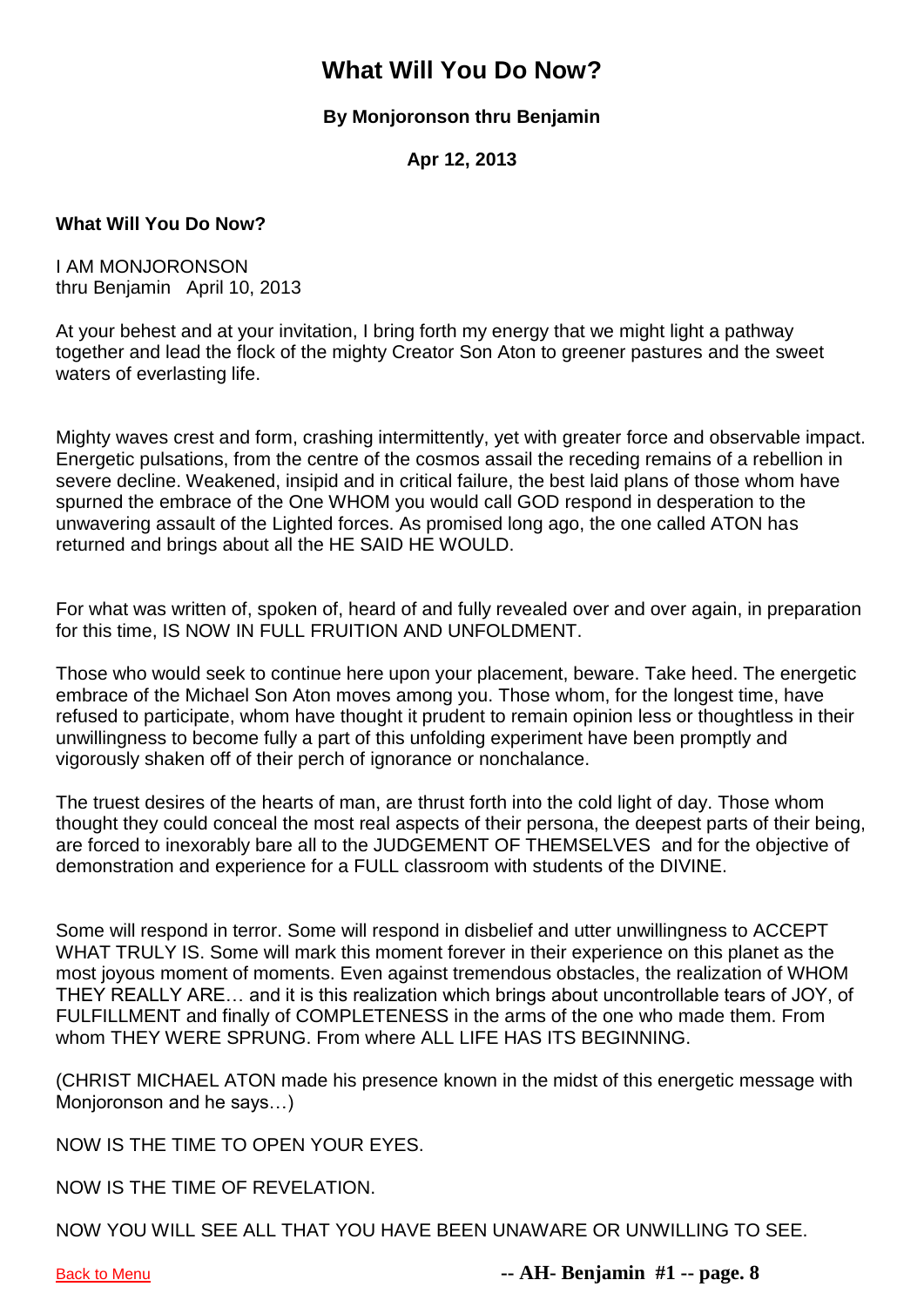ARE YOU READY?

PREPARE TO BE AMAZED.

TO BE SHOCKED AND AWED.

TO SEE THE TRUTH OF WHO YOU ARE.

IN ALL ITS GLORIOUS MANIFESTATION.

DON'T BE AFRAID MY CHILDREN.

YOUR FATHER IS HERE NOW.

ITS TIME TO COME HOME.

ITS TIME TO COME HOME.

(CHRIST MICHAEL ATON recedes…)

I AM MONJORONSON and I place my seal upon these words, with gratitude to this beloved one, LET US FULFILL THE WILL OF THE ONE CALLED ATON IN OURSELVES, RIGHT NOW, AND IN EVERY SINGLE NOW, FROM NOW ON…Adonai, Peace be with you.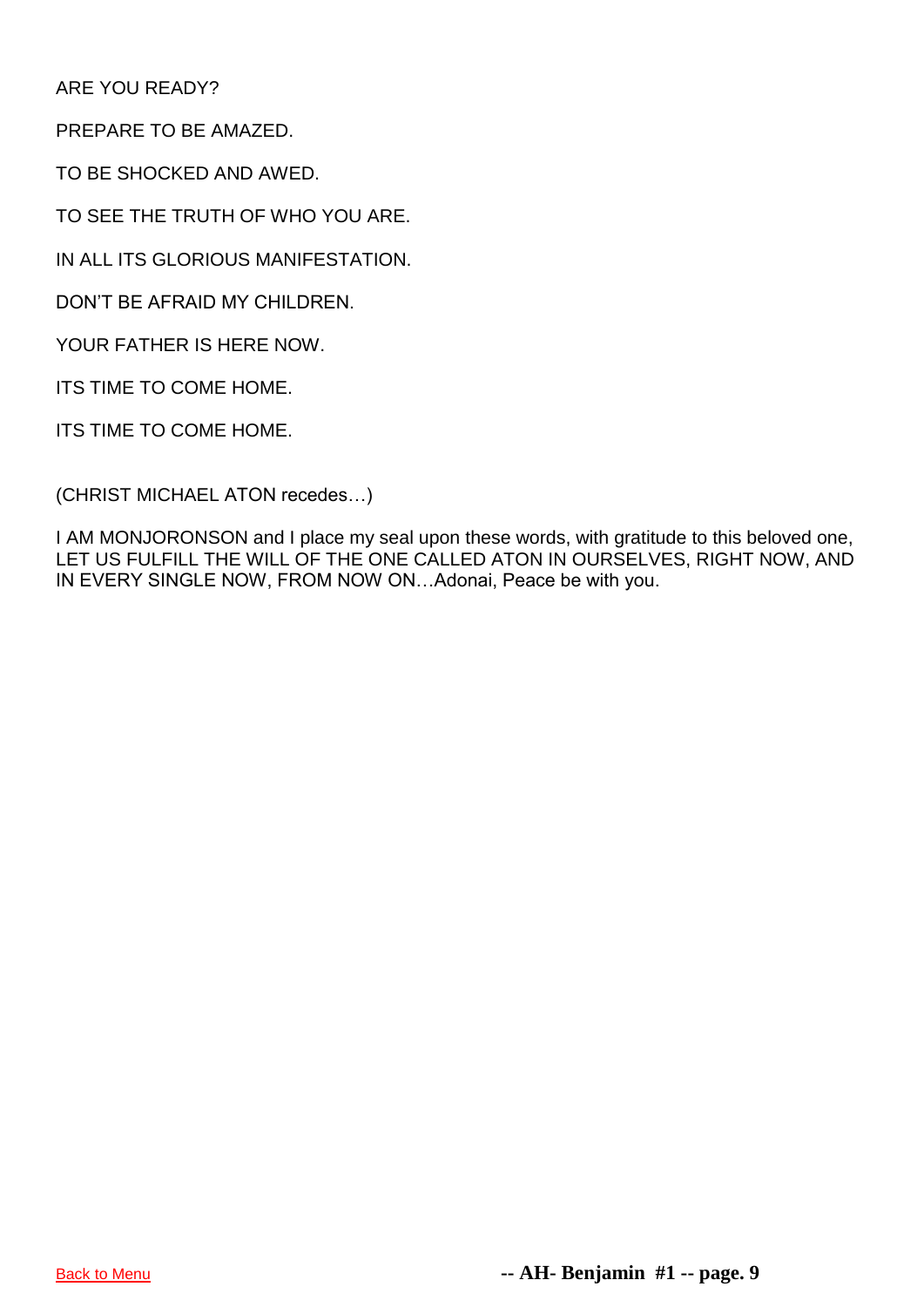## **To My UNHOLY Brethren**

### **By Monjoronson thru Benjamin**

**Apr 22, 2013**

<span id="page-10-0"></span>Greetings children of FAITH,

I AM MONJORONSON

The wheels of justice turn inexorably onward as servants of dark imaginings that writhe and squirm and squeal in disbelief grasp forlornly at Idols and savior's that no longer hear their beleaguered cries.

For some dark ones who have inhabited this sphere for the longest time, beyond imaginings of the most recent to incarnate to this realm, they have sustained themselves on the energy that has been recycled like revolving waste water, squeezed from the length and breadth of this isle of sorrow, from the unfortunates who have, for a millennia, suffered at the unsavoury claws of the menacing energetic vampires that infest this decaying empire of ungodliness. Suffered what one may call an almost ETERNAL DAMNATION.

To my UNHOLY brethren, to whom now I direct this special missive,

I ask you to lift your heads to the ridge over yonder, beyond the dense mire of your own selfcreated hell, the torturous nightmare that truly befits the state of your decaying empire of depravity, woe and despair,

Lo, BEHOLD YE ONES OF THE DARK BROTHERHOOD, it is I, THE MAGISTERIAL SON, The one who comes at the forefront of the vanguard, witness the coming of your most fitting end. With blazing, furious JUSTICE, witness the WRATH OF THE ONE WHO MADE YOU!

I AM A SON BORN OF THE ONE MOST HIGH, sent as a messenger at the time of this glorious dispensation.

In my right hand you shall be forever humbled by the flaming sword of TRUTH, of JUSTICE, the ULTIMATE EQUALIZER. KNOW YE, TRULY, YOUR JUDGEMENT HAS ARRIVED.

In my left hand shall the shield of COMPASSIONATE MERCY, PROTECTOR of the WEAK, impenetrable WALL of DIVINE PROTECTION, where I shall gather all who revel in GOD's HOLY RADIANCE, that they may find SUCCOR, RELIEF and RESURRECTION in THY FATHERS OWN embrace.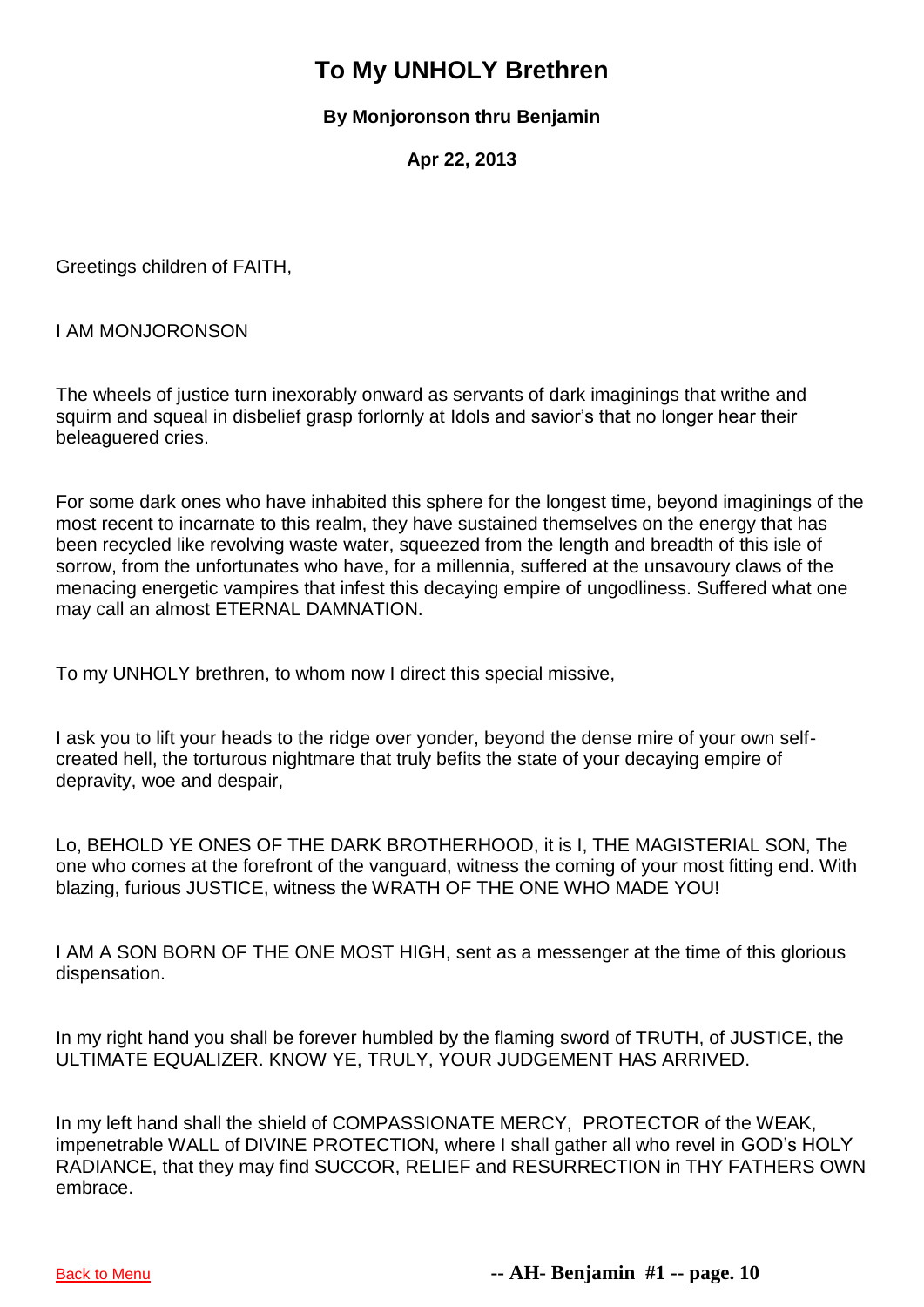### TREMBLE,

### QUAKE,

Prepare to Meet the TRUE MASTER OF ALL CREATION,

For he waits for you just beyond the threshold, do you see him?

Do you FEEL HIM?

Yes, my brothers and sisters of the LIE,

That IS him.

PLAY TIME IS OVER.

I AM MONJORONSON.

AND HERE IS THE DISPENSATION OF DIVINE JUSTICE.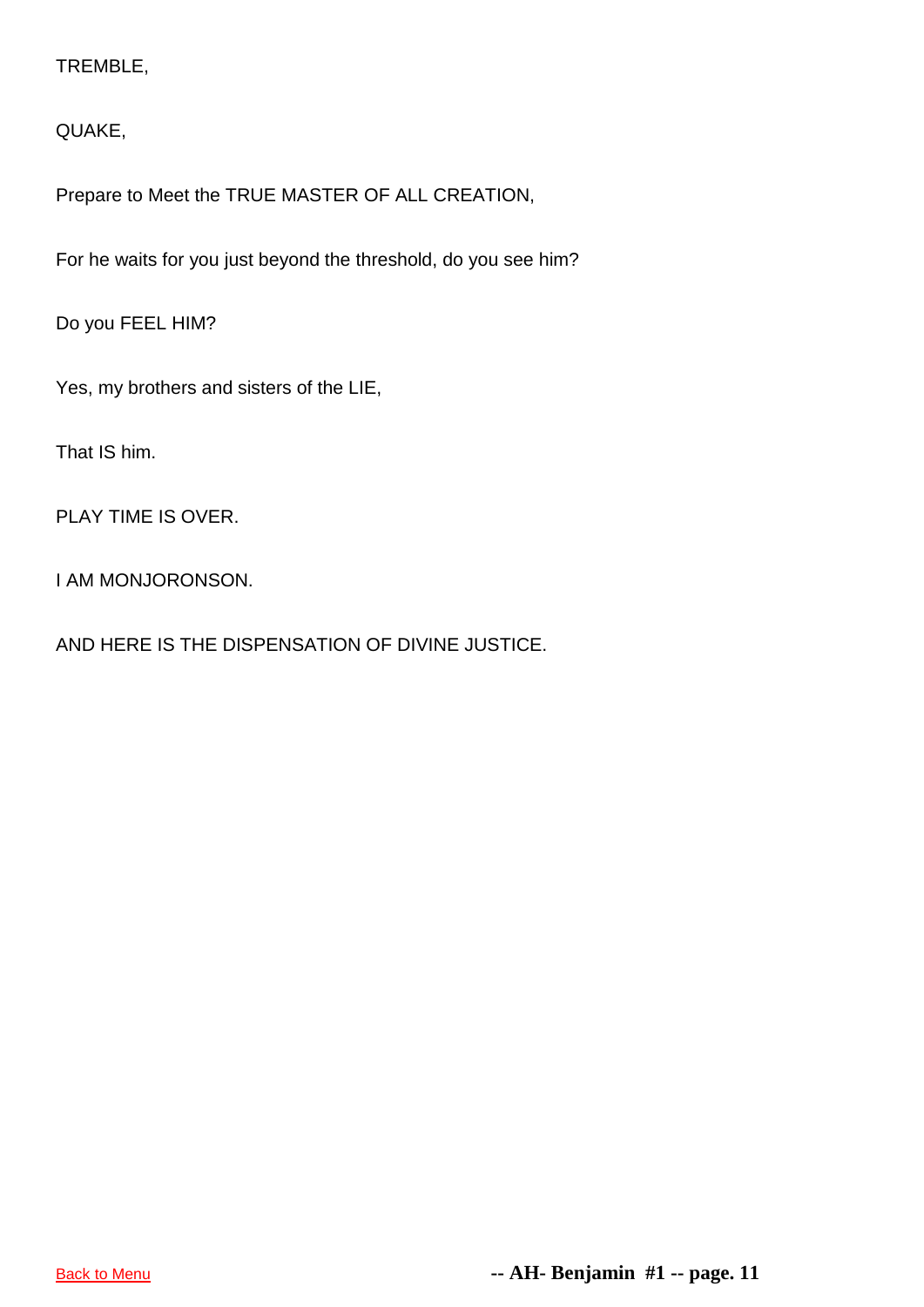# **A GALA (GALACTIC) Event**

## **By Monjoronson thru Benjamin**

**Apr 27, 2013**

<span id="page-12-0"></span>Greetings,

I AM MONJORONSON

It is a marvelous and wondrous thing, for one such as I, whom is tasked in the moment, of a dispensation such as this,

To bring about the UNFOLDMENT of the Divine Decree, of each and every planet, in the Divine Fathers' unfathomable domain.

For it is, MY FATHERS WILL, that son's such as I, fulfilling the Avonal role, for which I have been created, to attend the grand and ceremonious event, with the closure of yet another cycle of growth and learning, for the beloved children of one such as the Creator Son Aton, with whom I am currently in conjoint partnership, to reveal and administer the RESULTS of a Harvest of Souls, of the young and up-and-coming, Creators of destiny.

This is not the first Harvest of this kind, Children of the Divine,

Nor is it the last,

It is a process of revelation, WITHIN a greater process of evolution, one which continues ever onward and upward, along the GREAT SPIRAL PATH, leading all CHILDREN OF FAITH, all lovers of DIVINE MERCY, COMPASSION,WISDOM,

And LOVE,

Back home again. A monumental journey, one might consider, as a creature of time and space. Yet I will tell you, from MY POINT OF VIEW, I would suggest that it is nothing but,

A SLOW MOTION INSTANT REPLAY,

And how might this be. For that which has not yet come to pass, cannot be expressed in the pasttense.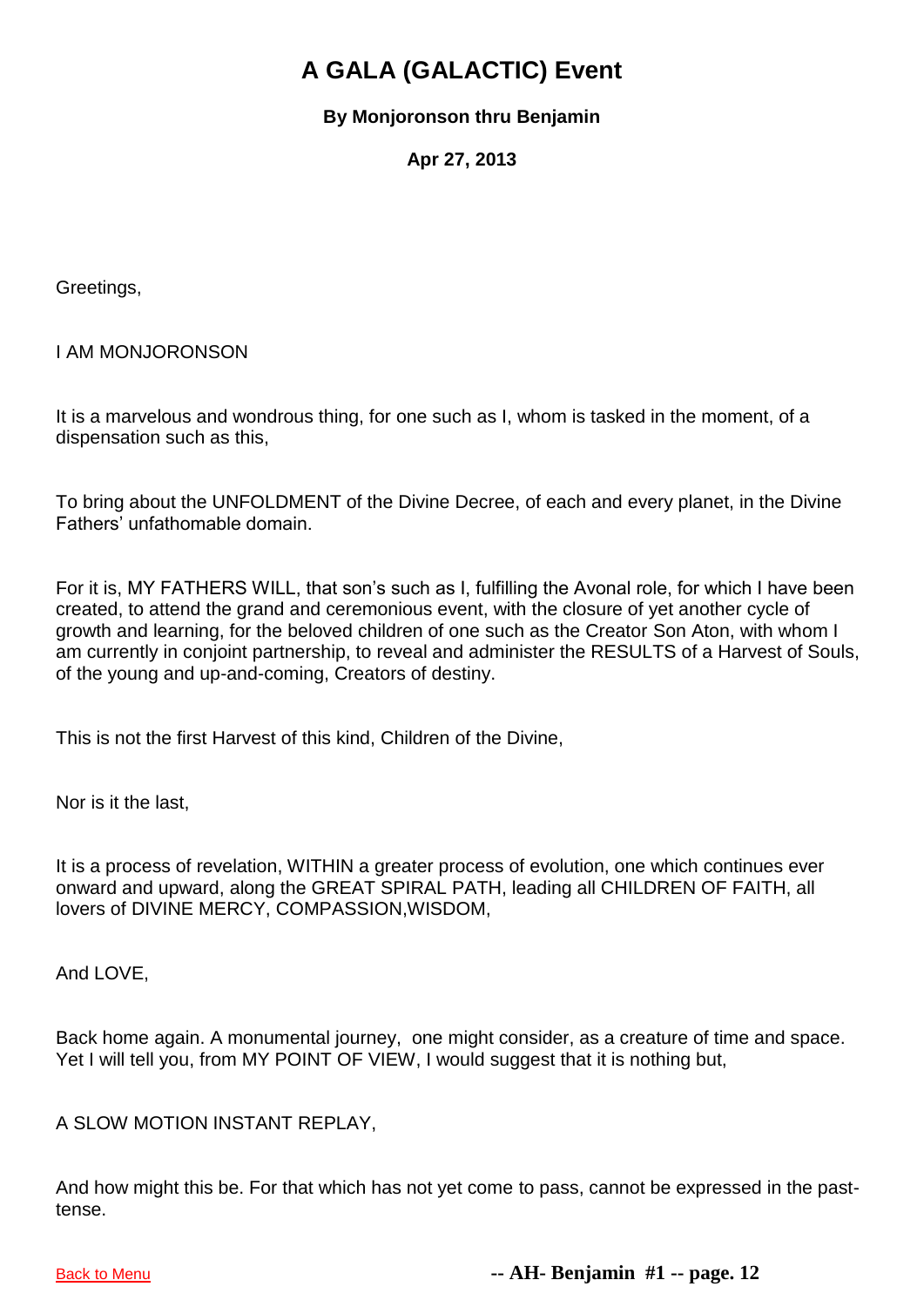### CAN IT?

Oh if you could only see what I see, my beautiful brothers and sisters, if only you could stand where I stand, to envision what you might consider the impossible, in its COMPLETE AND TOTAL MANIFESTATION OF LIGHT. Here on the mountain top, at the RIGHT HAND OF THE FATHER, and the end of the RED ROAD OF TRUTH,

Lies the end.

Lies the beginning,

And the middle,

In fact every thing that ever was.

I AM MONJORONSON, and I do this for a living. I have seen it all before, never any Harvest the same and yet, always with the same outcome. There can be no other outcome than that which benefits the will of the Sons and Daughters of THE ONE. For that is HIS WILL and THERE CANNOT BE ANY OTHER.

This is a joyous time FOR US, my brethren, always a JOYOUS and CELEBRATORY OCCASION, for it is GRADUATION TIME. So, as such we need to have a big party, for every member of the class. All will receive their certificates, their review, hints and tips for the future.

There will be hugs all 'round and a few surprises, a few promotions (Yes, demotions too), but above and beyond the aspects mentioned above.

We will all share for a moment, AS ONE, the understanding, the revelation, that of which WE ALL ARE. For as the SPIRIT OF TRUTH descends upon all and the vision of every being is cleared, is transfixed and moved to hold the LIGHT OF ETERNAL LOVE, in their hearts.

THEY WILL SEE.

THEY WILL REMEMBER,

WHO.

THEY.

REALLY.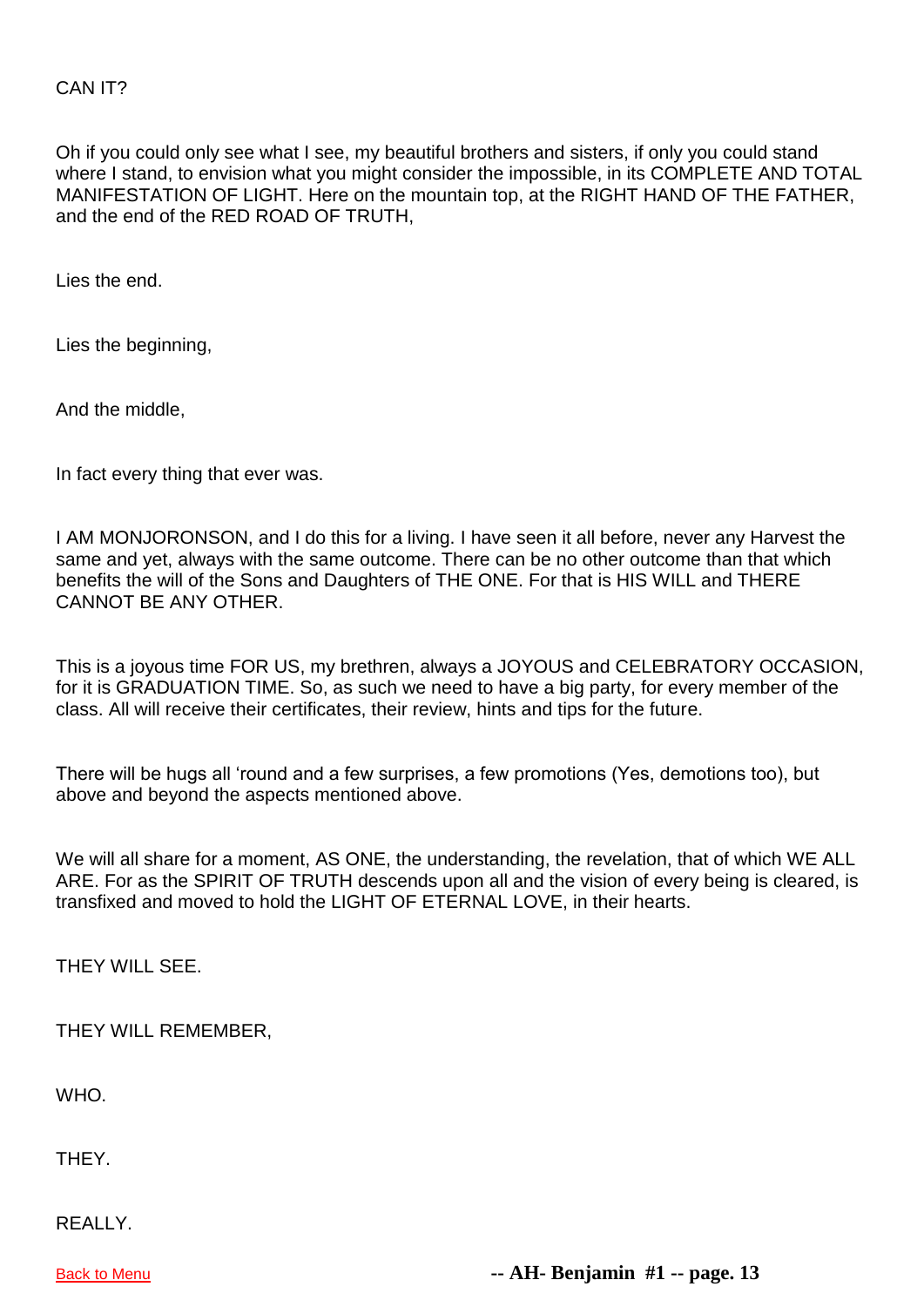ARE.

AS ONE.

Can you see it?

And in a rush, suddenly all will share this gift, and this moment shall redefine the meaning of GRATITUDE and ECSTATIC JOY.

That's my favourite part.

I look forward to meeting,

EACH AND EVERY ONE OF YOU.

WITH LOVE.

I AM MONJORONSON.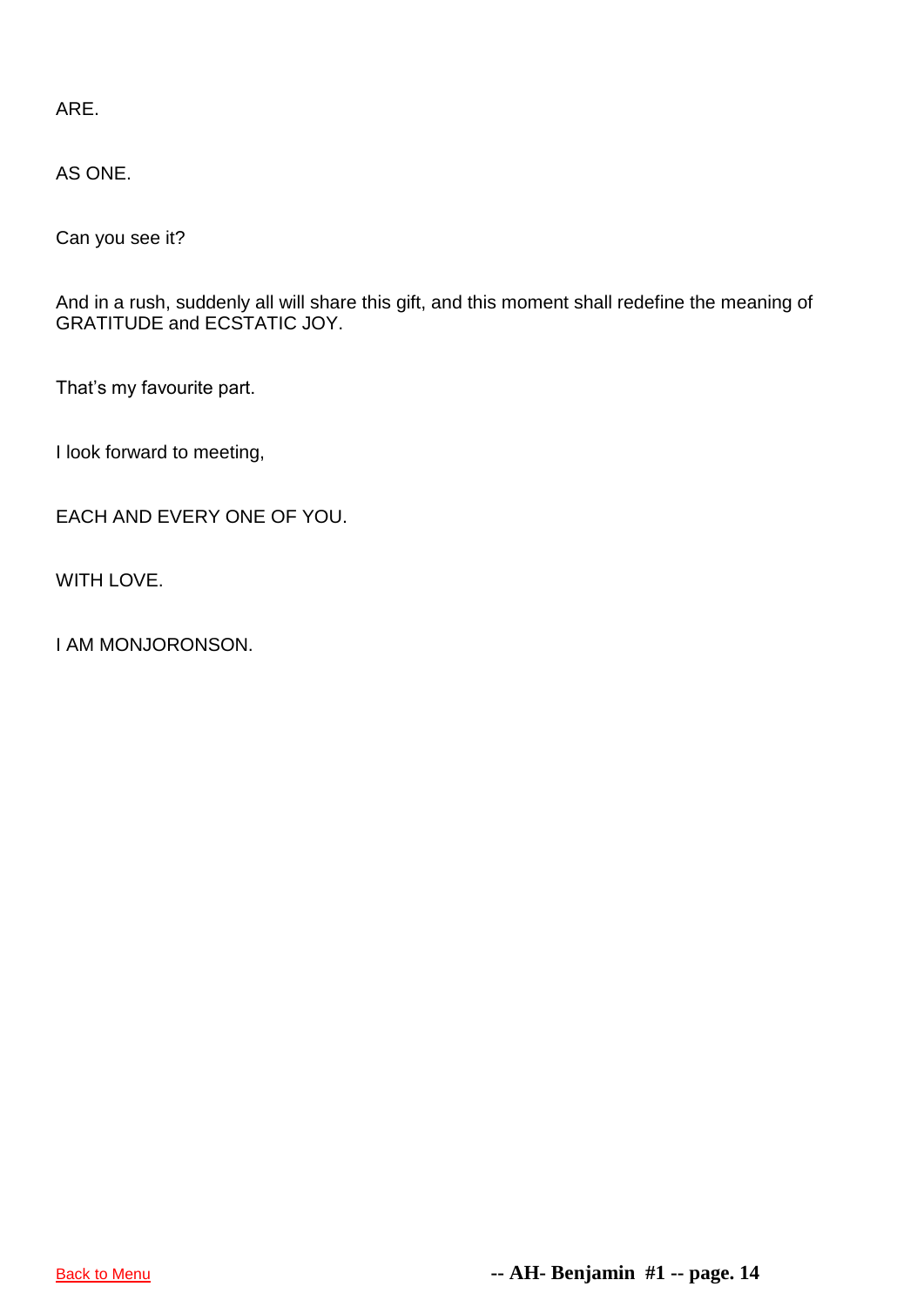## **LAST SHOUT**

## **By Monjoronson thru Benjamin**

### **Apr 30, 2013**

<span id="page-15-0"></span>I am Monjoronson,

Here we go,

Darkness is upon you,

Before the days of unending light,

Time, time, no more time,

Suddenly we are all out of time,

Make peace with your God,

If you still have one,

It matters little anymore,

Say, say, nothing more to say,

Go on your way,

Or submit to THE ONE and choose to stay,

Write your check,

Check you list,

Lend out a hand,

Or one final kiss,

You thought we were joking,

We were out for a lark,

My ETERNAL FATHER IS HERE,

To bring home his children,

On an Ark.

Lights out,

Last drinks,

What have you learned?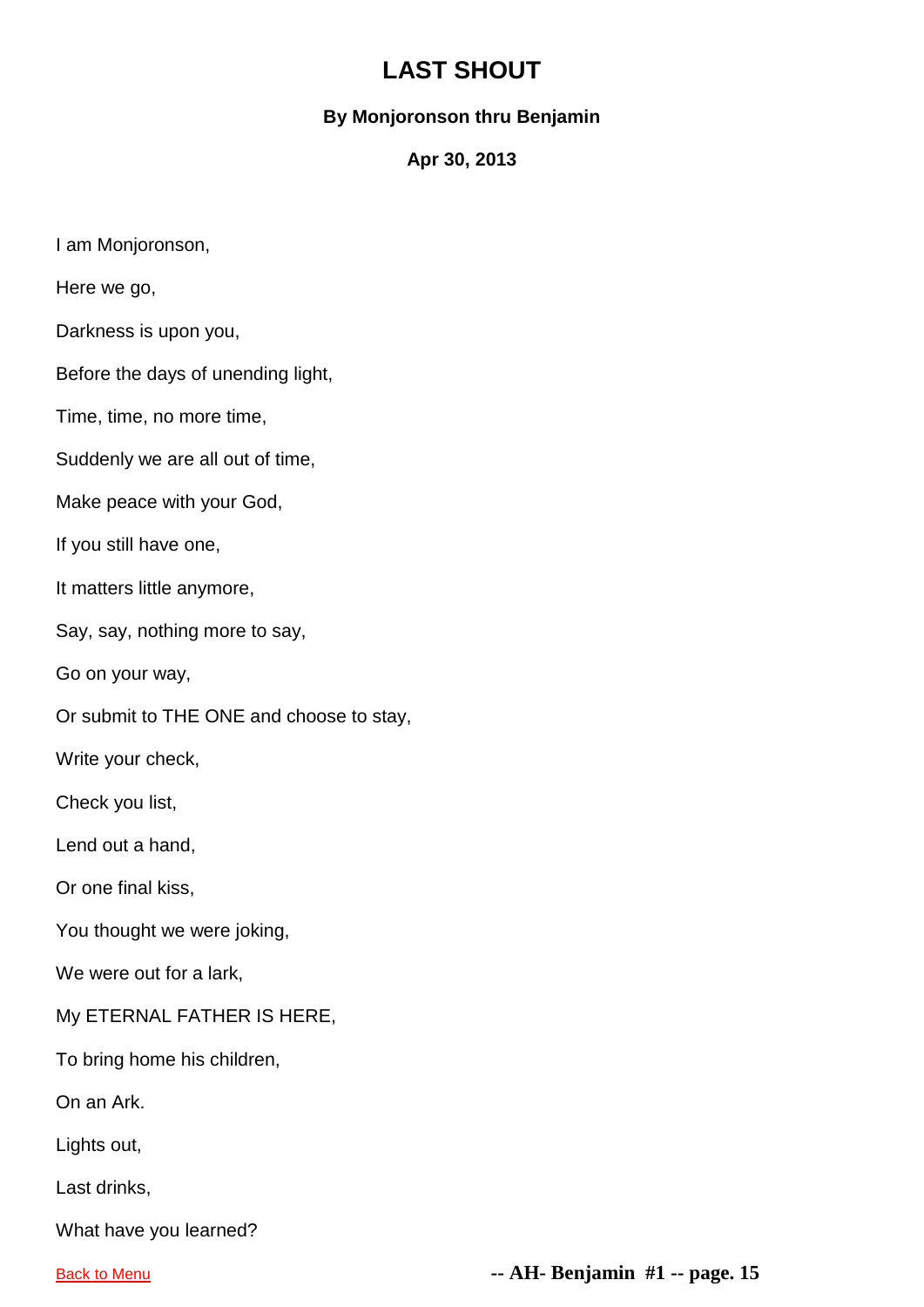Not the hand of THE FATHER that you should have spurned,

Peace, peace peace at last,

Don't fumble, don't fret,

Do not look to the past,

There is a horn,

There is a trumpet,

And it sounds out a charge

For the lovers of MY FATHER,

SHALL NOW TAKE YOU TO TASK.

I AM MONJORONSON.

AND THIS IS YOUR MAKER.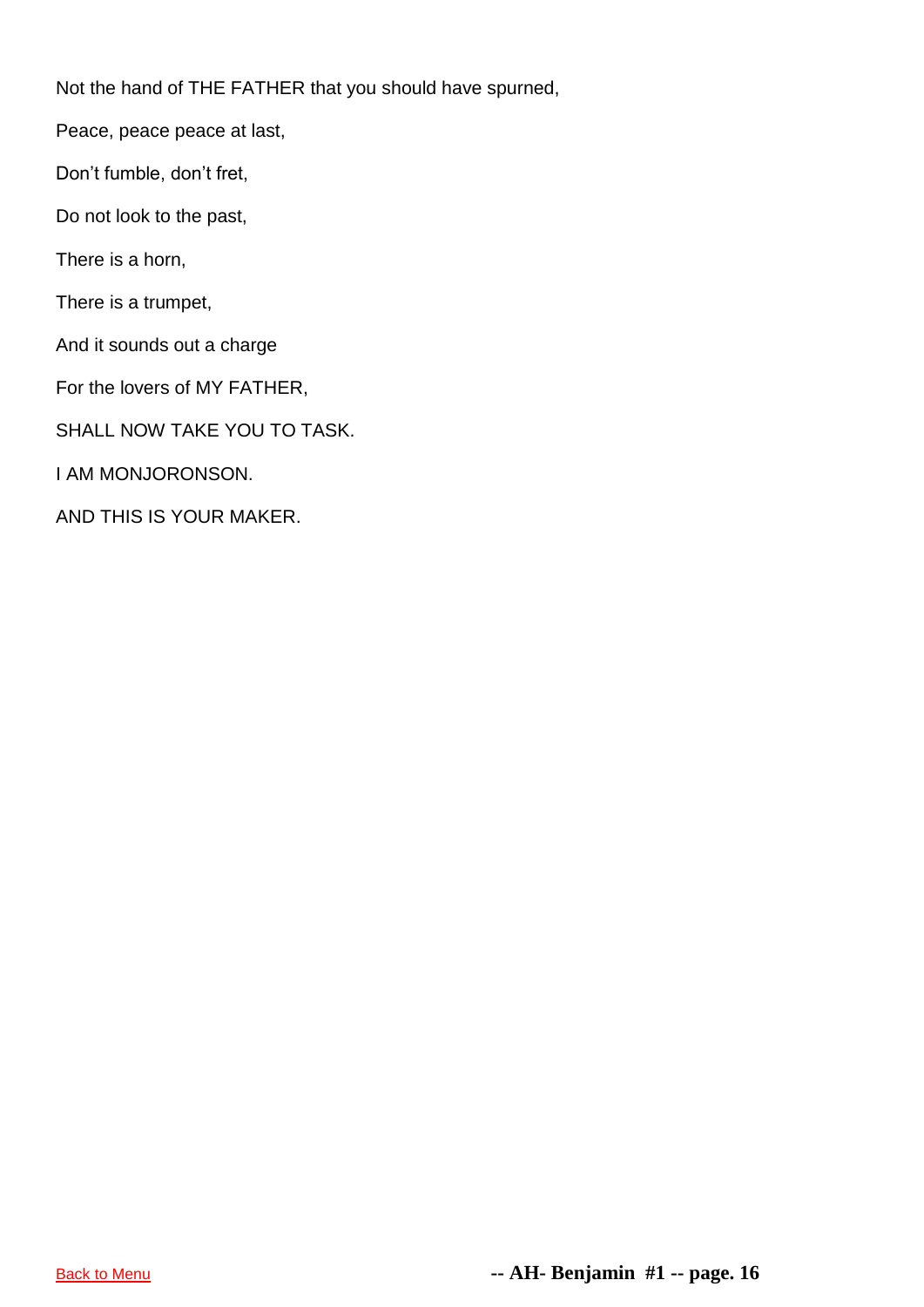## **Cherish this Moment**

## **By Monjoronson thru Benjamin**

### **May 23, 2013**

<span id="page-17-0"></span>Well that's it folks.

Did you have fun? Did you learn anything?

What did you learn…..

Class is over as the bell rings and your teacher indicates to gather your things,

The examination has concluded, put down your pens.

There is nothing left for you to do, but to exit the room and wait to see how you scored.

Look around you and congratulate your fellow students,

A test, you say? What test? I didn't see any… nobody told me it was…ugh… ummm

Relax, you did well.

Who but the MASTER OF HEAVEN could offer a MASTERCLASS where you participation could be involved without you even realizing it?

Where you could pass with flying colours without a stab of recognition?

Let the KNOWING that comes with these penetrating energies ENLIGHTEN your GROWING AWARENESS.

Packets of LIVING LIGHT, gifts from the CENTRE OF ALL CREATION flood your place and sear away these mists of forgetfulness and doubt.

DO NOT BE AFRAID for it is DIVINITY that washes over you.

Feel its familiarity, its warmth, the RIGHTNESS of its caress, its magnificence cloaks you well would you agree?

These moments are BLESSED INDEED, Celestially speaking, to observe, as I do now, the DAWNING AWARENESS of the ACTORS in the PLAY.

The revelation of YOUR TRUE SELF, MOMENTARILY FORGOTTEN.

See your BROTHERS and SISTERS in ETERNITY STAND READY WITH OPEN ARMS AND JOYOUS HEARTS.

As you exit this classroom, you realize, YOU ARE NOT ALONE, you blink your eyes as they are unused to THE MOST BRILLIANT LIGHT YOU HAVE EVER SEEN,

Standing outside this drab box, this limited parameter of EXCLUSION and TESTING waits a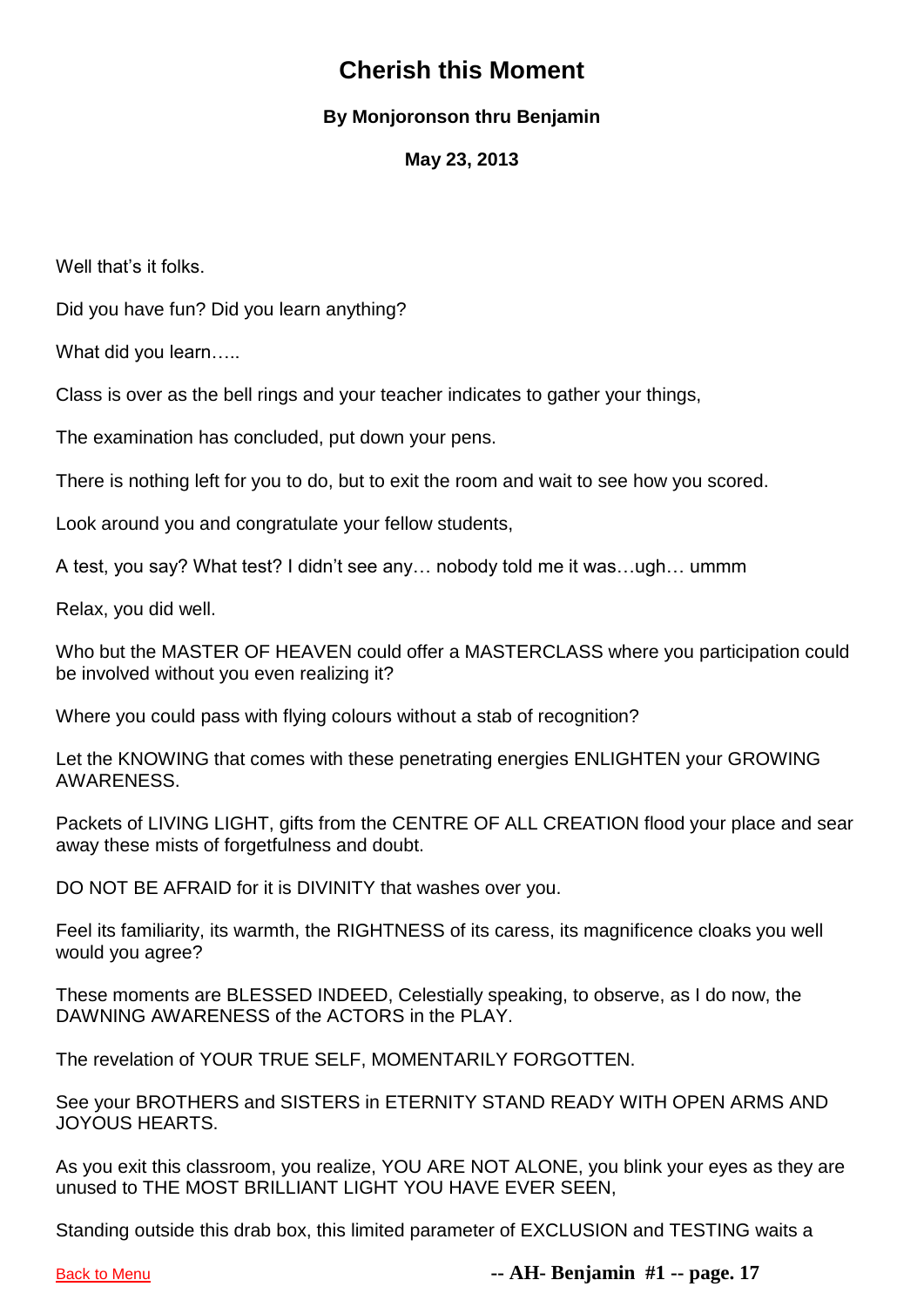SEETHING MASS OF UNDULATING ENERGY, within which stands MASSES UPON MASSES OF TEEMING….

FAMILY.

In their HUNDREDS AND THOUSANDS,

UNCOUNTABLE REALLY,

CRIES OF JOY,

EMBRACES OF ECSTATIC EXCITEMENT,

TEARS, washing away every hurt and fear

LOVE,

LOVE,

The kind of LOVE that only YOUR DIVINE FATHER CAN GIVE,

WASHES OVER EVERYTHING AND EVERYONE,

OH JOY OF JOY, HEART OF HEARTS, A CELEBRATION OF DIVINE PROPORTIONS,

GLORY BE TO THE FATHER OF ALL,

ONCE AGAIN,

ONCE MORE,

HIS LOVE HAS CONQUERED ALL,

AND LEFT ALL HIS CHILDREN SPEECHLESS,

RAPTUROUS,

COMPLETE,

WHOLE,

AS THE FATHER IS WHOLE,

AND HE GATHERS THEM ALL TO HIS BREAST.

PEACE.

PEACE.

It is done.

Ready?

I AM MONJORONSON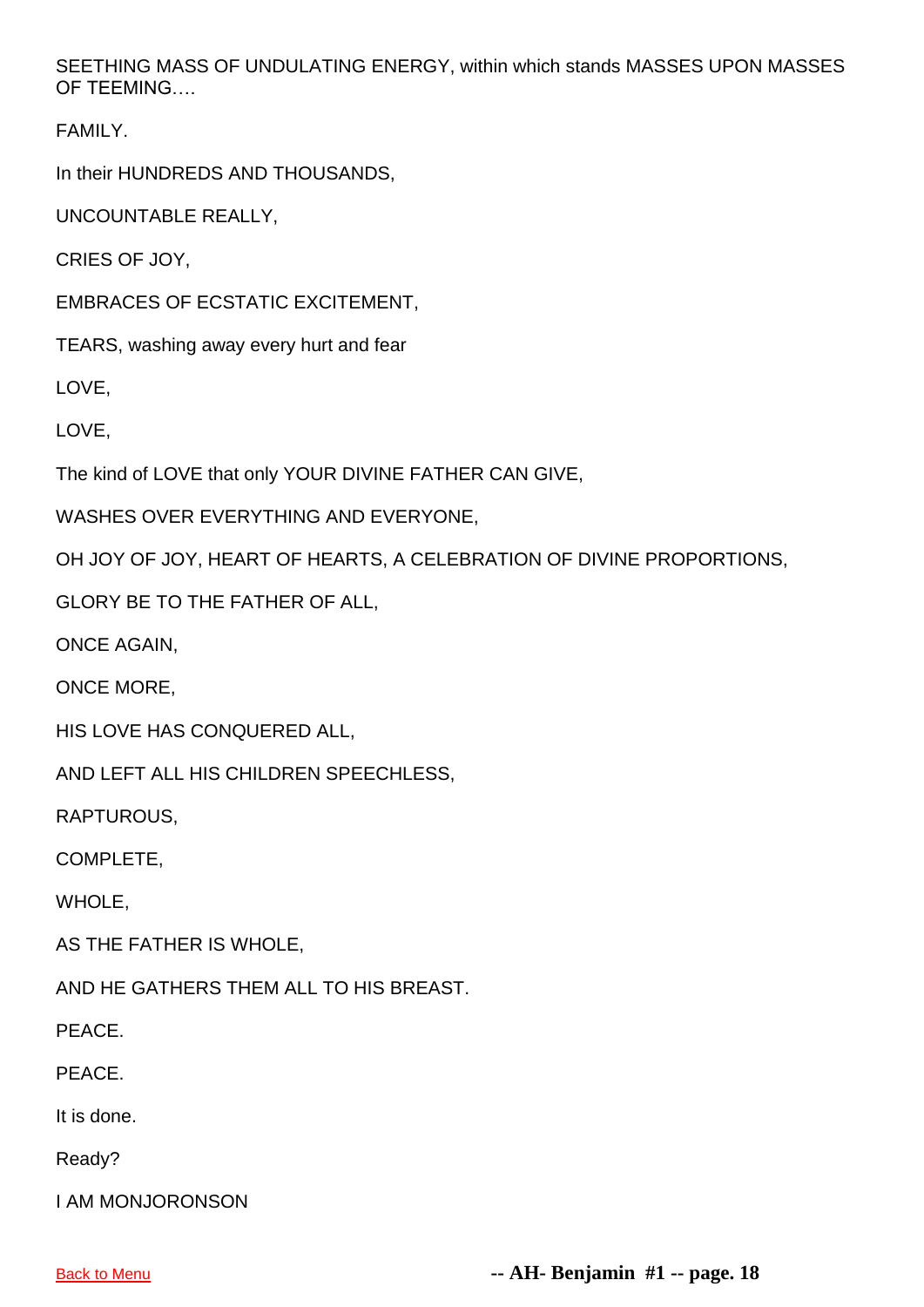## **NEVER SAY NEVER**

### **By Monjoronson thru Benjamin**

#### **May 30, 2013**

<span id="page-19-0"></span>And so here we stand,

At another fork in the road,

A juncture in time and space, utterly significant,

And pregnant with the weight of foreboding that accompanies every ascending mortal of Faith at such a time as this,

AND THERE HAVE BEEN MANY TIMES LIKE THIS IN MOMENTS PAST,

Your highest self, your God-mind, your Inner-knowing veritably screams in exultation and expectant Wonder

As the most pure aspect of the ETERNAL FATHER floods your placement,

The planet you call Earth and its surrounding co-habitants of this particular cluster of Time-Space realms of existence, are even now, being stewarded through a field of energetic Consciousness so profound, CONCENTRATED and filled with the essence of The PARADISE FATHER,

That EVERY TIME it swings through this little 'neck of the woods', every piece of creation within this field, CANNOT HELP but take a GIANT LEAP FORWARD IN ITS EVOLUTION TOWARDS ITS MAGNIFICENT GOD-HEAD.

Despite the VERY BEST EFFORTS of a small yet determined band of EVIL ANTI-CHRISTS,

Like a HURRICANE OF CELESTIAL PROPORTIONS,

THE BREATH OF MY FATHERS TEARS WASHES AWAY EVERY MALIGNANT, MAL-ALIGNED, TUMOURLIKE GROWTH of their SATAN-SPAWNED DEGENERACY leaving not a trace nor sign of this routed-out FILTH to mar the surface of this little BLUE GREEN JEWEL of a planet.

How much this little swath of surgery causes 'DISCOMFORT' depends entirely how well YOU HAVE DEVELOPED A RAPPORT WITH YOUR DIVINE FATHER, and how you have UNDERSTOOD THE BASIC PRECEPTS OF UNIVERSAL BROTHERHOOD and HOW THEY ARE BELIED IN YOUR EVERYDAY LIVES.

AND SO IT IS,

I would ask you, Sons and Daughters of Creation,

In this moment,

To honour the PARTICULAR FAITH SON/DAUGHTER characteristic,

Which so well defines the magnificent virtue of your EVOLUTIONARY ARCHETYPE,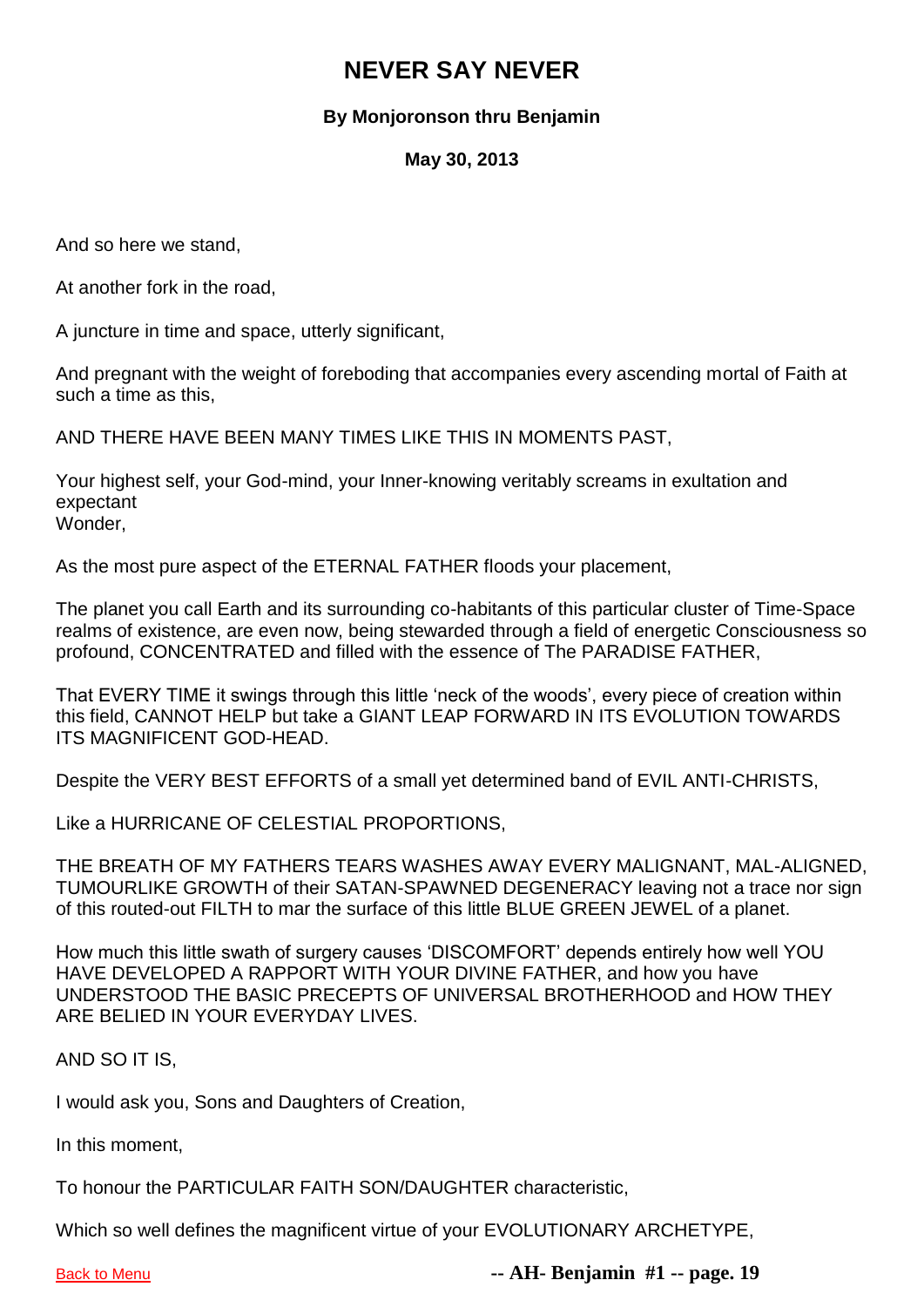And recognize,

Accept,

In FAITH,

What you KNOW, DEEP INSIDE, to be ABSOLUTELY TRUE,

AND REAL,

The only REAL THING ACTUALLY….

Even as you EXTERNAL WORLDVIEW fails to comprehend or make sense of it,

NOW IS THE MOMENT,

YOUR FATHER IS HERE,

I AM HERE,

The time of CHAOS IS AT AN END.

IT IS FINISHED,

YOU KNOW IT.

YOU FFFL IT.

So,

REJOICE MY CHILDREN,

HONOUR THAT KNOWING,

Even as these final seconds stretch on for some of you,

As if unending strands of eternity,

Remember,

We have already won.

And,

Well,

We just have one more little surprise for everyone,

Fireworks, of sorts, you might say,

Let's call it a BIG THANK YOU,

TO ALL YOU ABUNDANT HOPERS,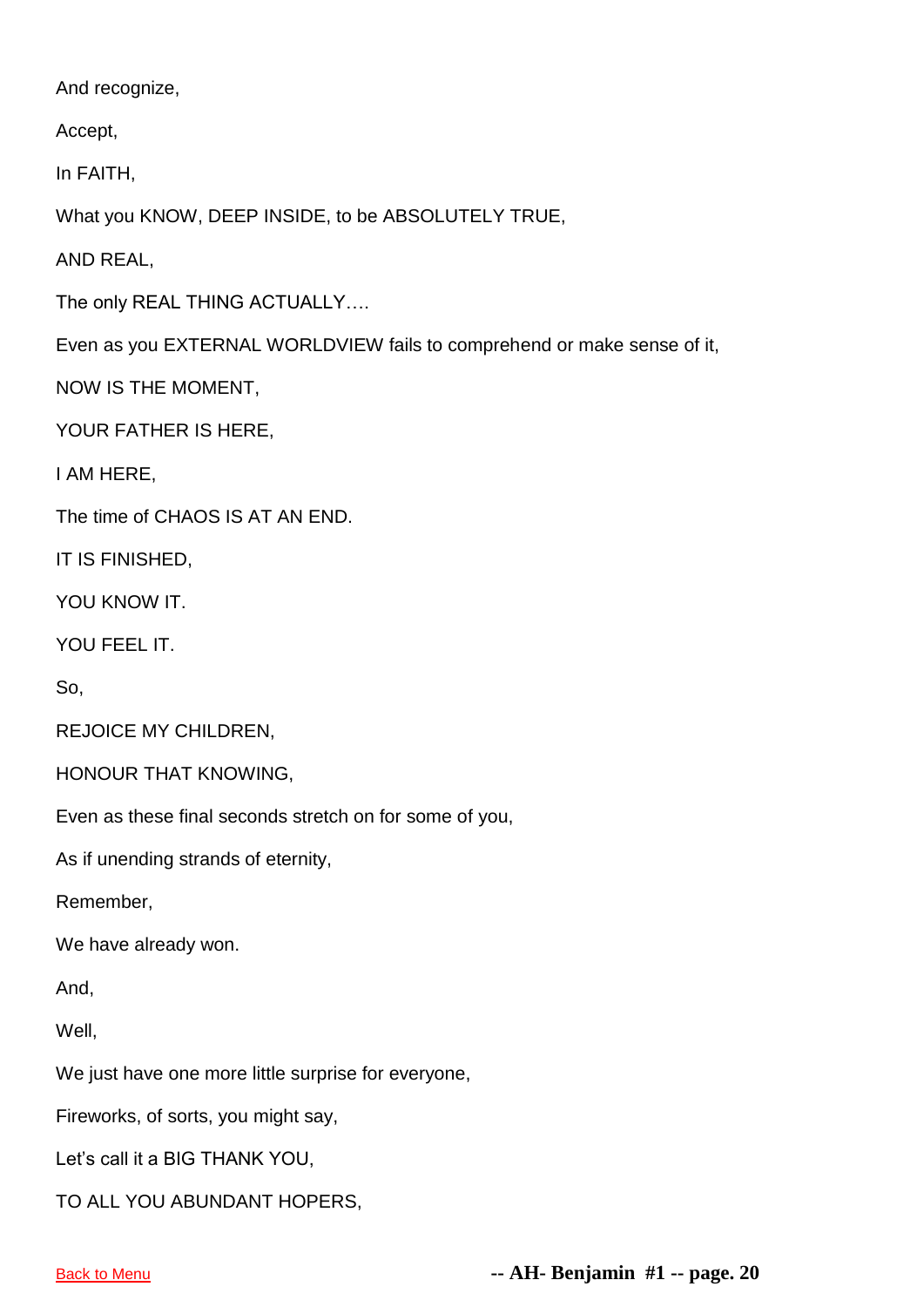And LIGHT WORKERS EVERYWHERE.

Let's have some fun shall we.

ARE YOU WATCHING?

I AM MONJORONSON.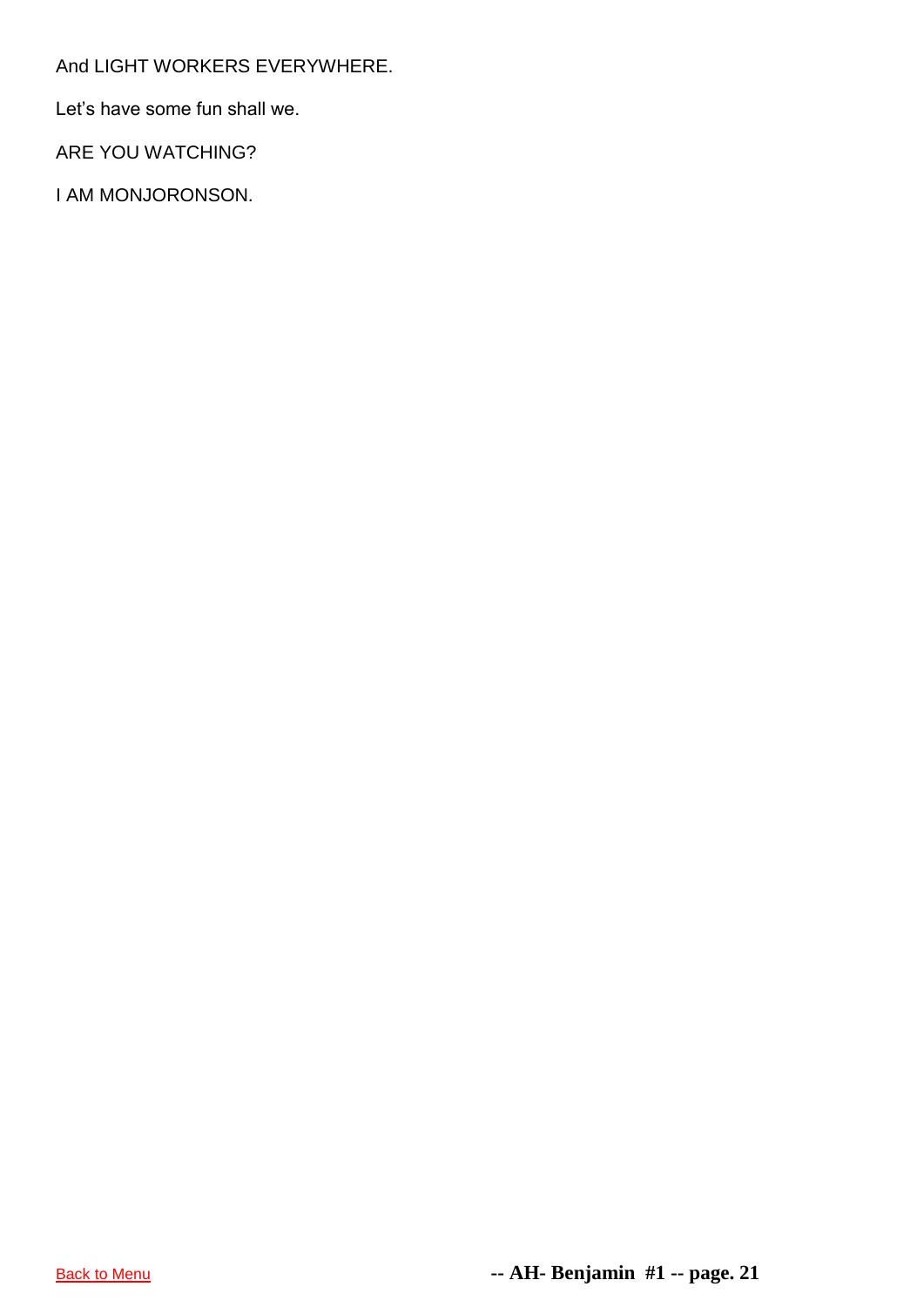## **BATTLE IS JOINED**

### **By Monjoronson thru Ben**

#### **Jun 10, 2013**

<span id="page-22-0"></span>Lines have been drawn,

Sides have been, unequivocally, taken,

What once constituted bold and brazen tyranny and rampant, seemingly, unrestrained efforts of dark hearts have met a new and extremely uncomfortable BRICK WALL,

This wall, impenetrable and unyielding, represents something unseen on this Planet of Sorrows, past all living memory and all ancient documented reports,

It represents a force that this Dark brood of simpering offal, the remainder of which, scurry and scamper in disarray and stark terror, have not yet encountered and for their very lives, come to realize to their dramatic and comical dumbfoundedness, THAT THEY HAVE NO COUNTER AS IT ROLLS RIGHT ON OVER THEM.

YOU HAVE NO COUNTER.

YOU HAVE NO RECOURSE.

YOU HAVE NO ESCAPE BEFORE THE ASSEMBLED FORCE OF THE SPIRTUAL HEIRARCHY.

The array and might of your pitiful 'Magic', powered by death and fear, hatred and virulent violence IS POWERLESS IN THE FACE OF THE CREATIONAL FORCES OF LIFE ITSELF.

LOOK INTO THE FACE OF YOUR MASTER AND YOUR LORD,

AND TREMBLE,

AND WEEP,

LOOK IN UNDENIABLE CERTAINTY AT THE END OF ALL THESE THINGS YOU HAVE DONE.

My little Darklings!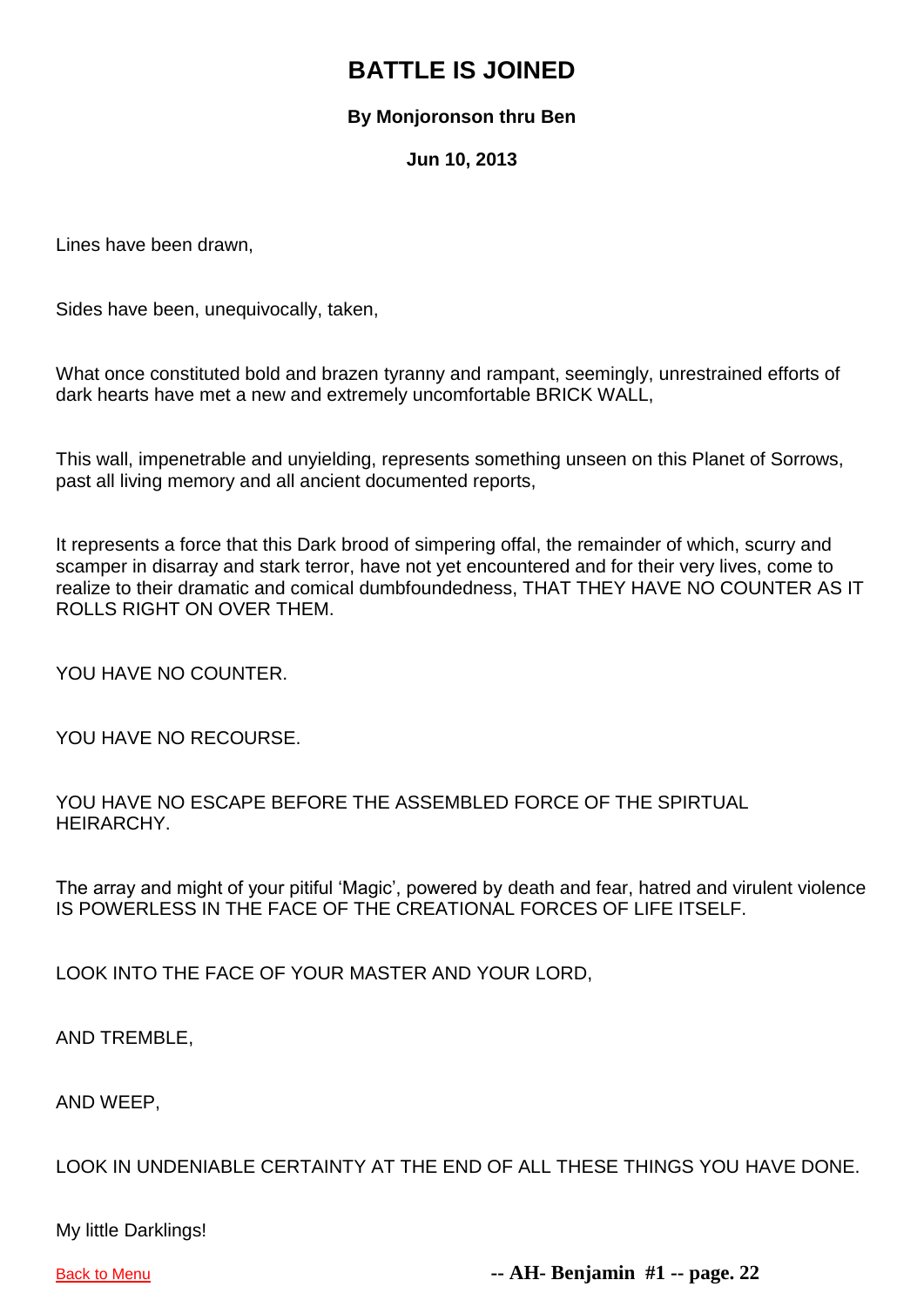DADDY IS HERE, he has tried holding your hands,

Whispering,

Imploring,

Pleading,

YOU NAUGHTY LITTLE CHILDREN.

YOU HAVE BEEN VERY, VERY BAD.

NOW COMES THE BIG STICK.

IT WILL STING QUITE A BIT.

TRUST. ME. ON. THAT.

You think your Bloody rituals and paltry incantations will suffice in this battle for what remains of your Kingdom of Lies?

YOU MAKE MY BLOOD BOIL.

I TOLD YOU I COME TO DISPENSE JUSTICE AND DISPENSE MERCY.

NO MORE MERCY.

HERE COMES THE JUSTICE.

YOU SEE NOW WHAT I MEAN DON'T YOU?

YOU AIN' SEEN NOTHING YET.

ENJOY THIS DESTRUCTION OF YOUR OWN DESIGN.

Tsk Tsk Tsk.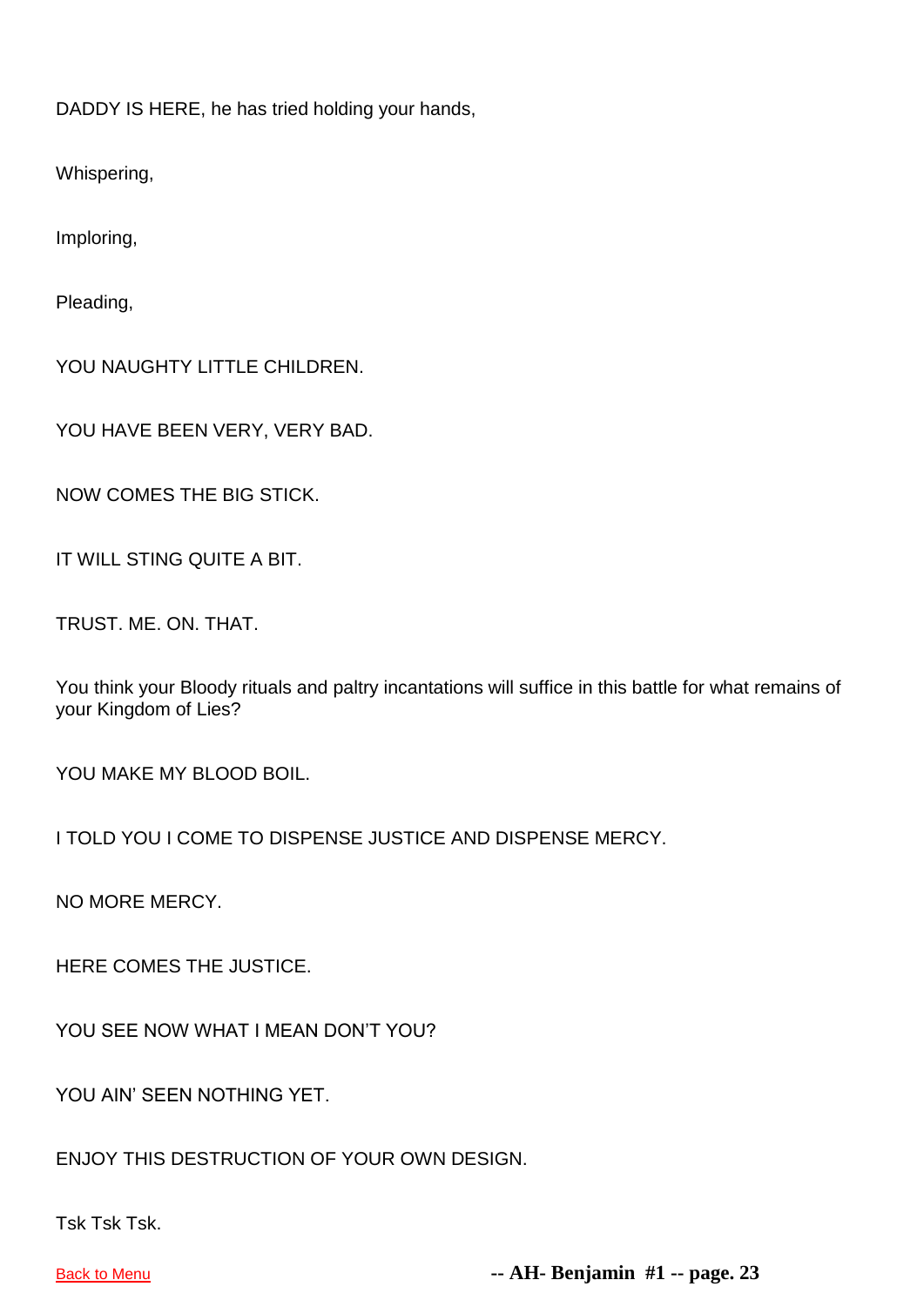TOO LATE. TOO LATE.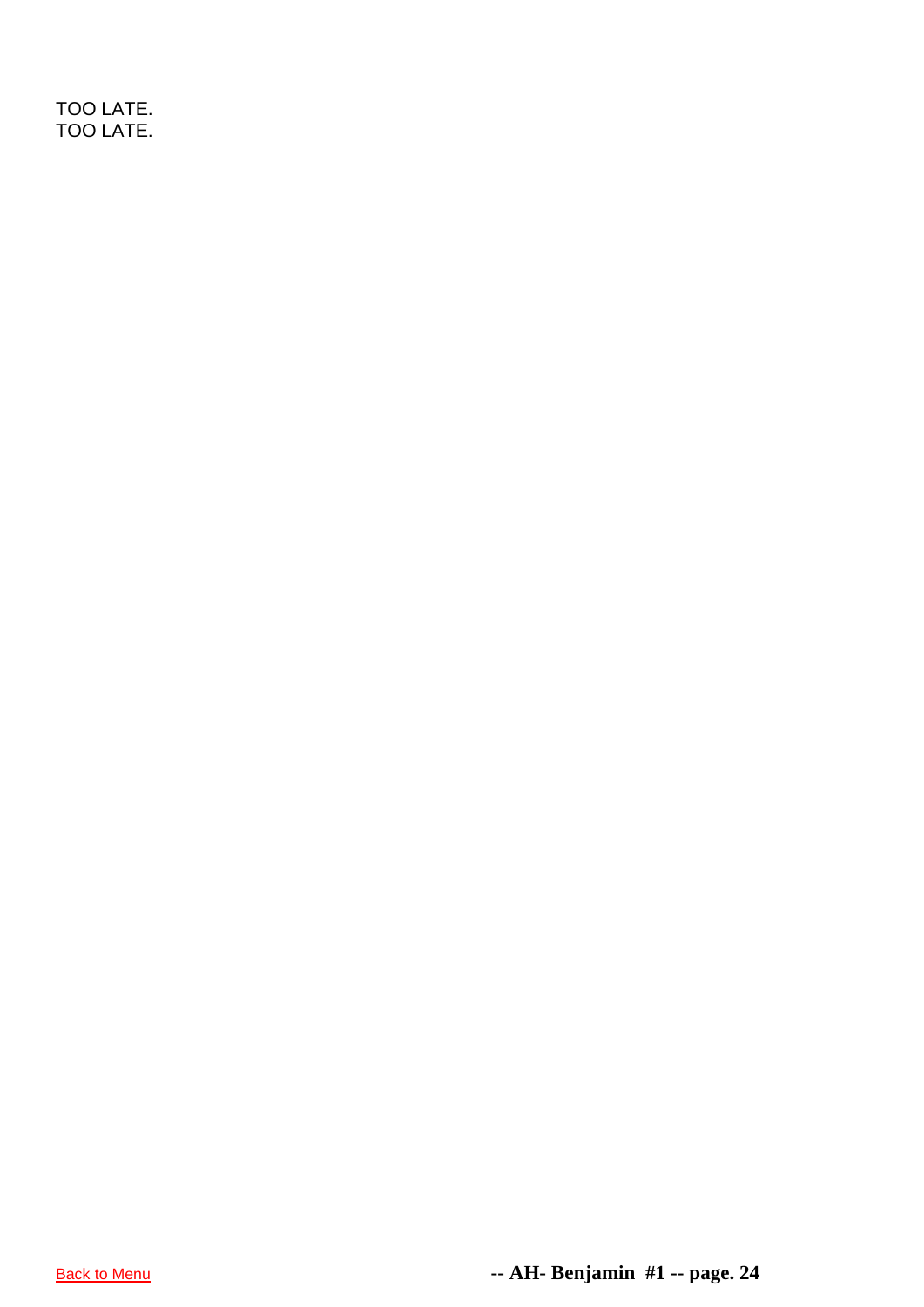## **SURPRISE!**

### **By Monjoronson thru Ben**

#### **Jun 28, 2013**

<span id="page-25-0"></span>Well what do you think,

Of my lovely surprise?

My beloved ground crew in light,

And my bottom-dwelling brothers in darkness, both,

Didn't see this one coming….

In truth, my reaction to most of you right now goes to prove that Celestials, too,

Are capable of considerable mirth!

CELESTIAL DAUGHTERS, HIGHEST OF THE HIGH.

Who would have thought it?

Who could have imagined….

NEVER UNDERESTIMATE A WOMAN!

Or several of them.

Who come directly from SOURCE, NO LESS.

YOU, MY REMAINING BROTHERS IN DARKNESS, WHO STILL CONTINUE TO EMBARRASS THEMSELVES IN PUBLIC,

DO YOU NOT SEE?

DO YOU NOT LEARN?

For those beloved readers here, still slow on the uptake,

What the CELESTIAL DAUGHTERS DELIVERED, a scant few hours ago, was nothing less than a BLOODY NOSE AND A BRUTAL SUCKER PUNCH THE LIKES OF WHICH THESE SATANIC HAS-BEENS HAVE NEVER WITNESSED NOR EXPERIENCED BEFORE.

What my beloved darklings have just absorbed, IS THE POWER OF THE DIVINE AT WORK TO UNDO A MILLENIA OF THEIR DARK DESIGNS.

Poor Dears….

Scheming, planning, strategizing,

Molesting, brutalizing, corrupting,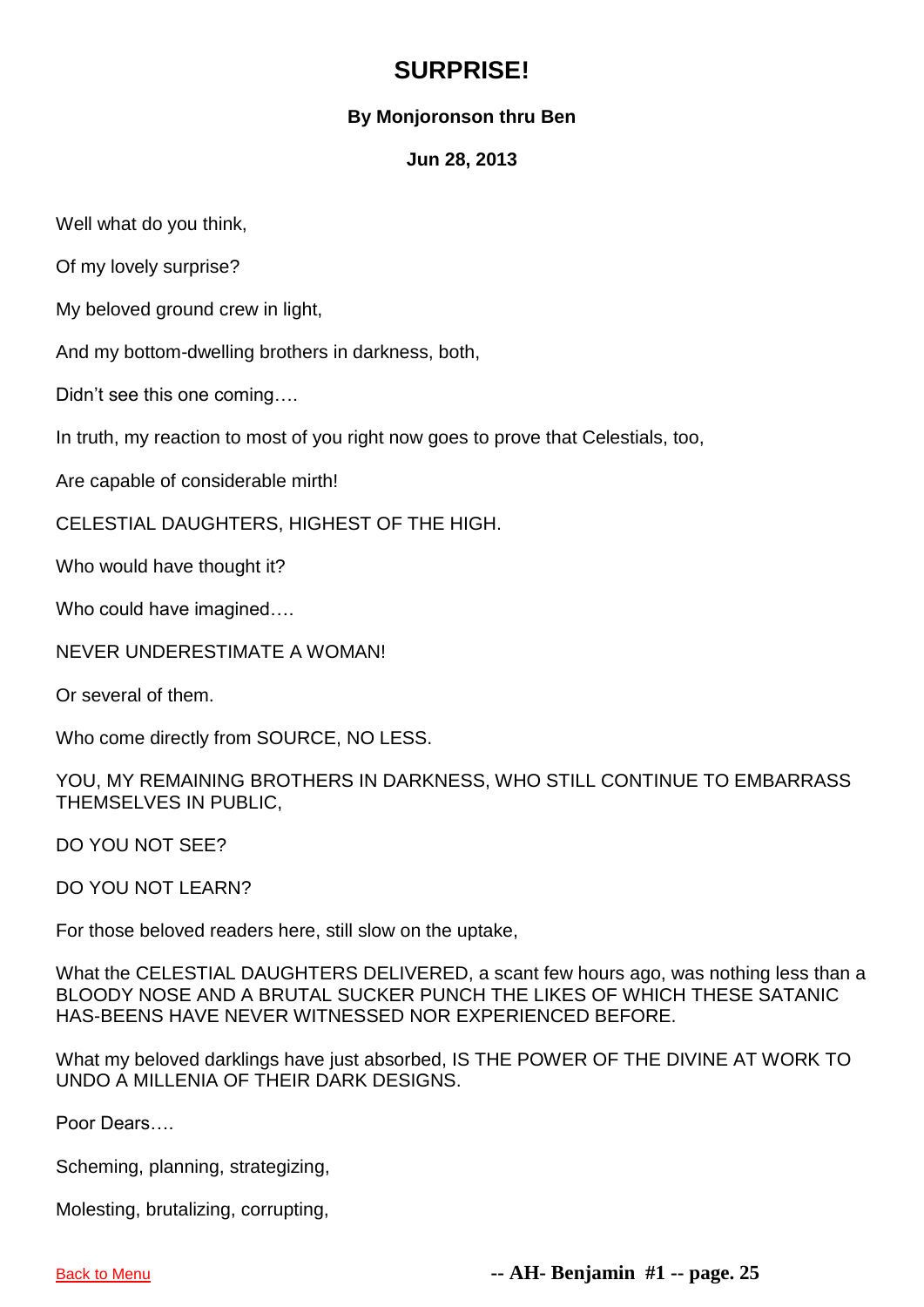The work of a multitude of dark brethren,

Generation after generation,

Incarnation after incarnation,

Painstakingly prepared,

Eon after eon.

Do you realize how much WORK HAS BEEN PUT IN TO THE ENORMOUS TASK,

TO BRING THIS PLANET TO HER KNEES?

ALL THAT TOIL.

MASTERFULLY ESTABLISHED,

TACTICALLY BRILLIANT.

ALL OF IT…. UNDONE.

UNDONE.

IN AN AFTERNOON.

OOPS,

SURPRISE!

Children of the MASTER ATON OF NEBADON TAKE HEED,

This energetic lattice-work,

Lovingly crafted,

GEOMETRICALLY PERFECTED,

And applied liberally to the Planet and her immediate Auric surrounds,

TRUMPS A BUILD UP OF DARK MANIFESTATION AND CORRUPTION WHICH TOOK SUCH A VERY LONG TIME TO CONSTRUCT AND IMPLEMENT,

THE DARK VEIL DISSOLVES LIKE MISTS ON BRIGHT SPRING DAY.

AND THE SUN SHINES BRIGHTLY WITH THE DAWN.

THE SON SHINES BRIGHTLY INDEED.

And my little naughty darklings are DUMBSTRUCK AND DUMBFOUNDED.

FOOLS.

NO MORE MERCY FOR YOU.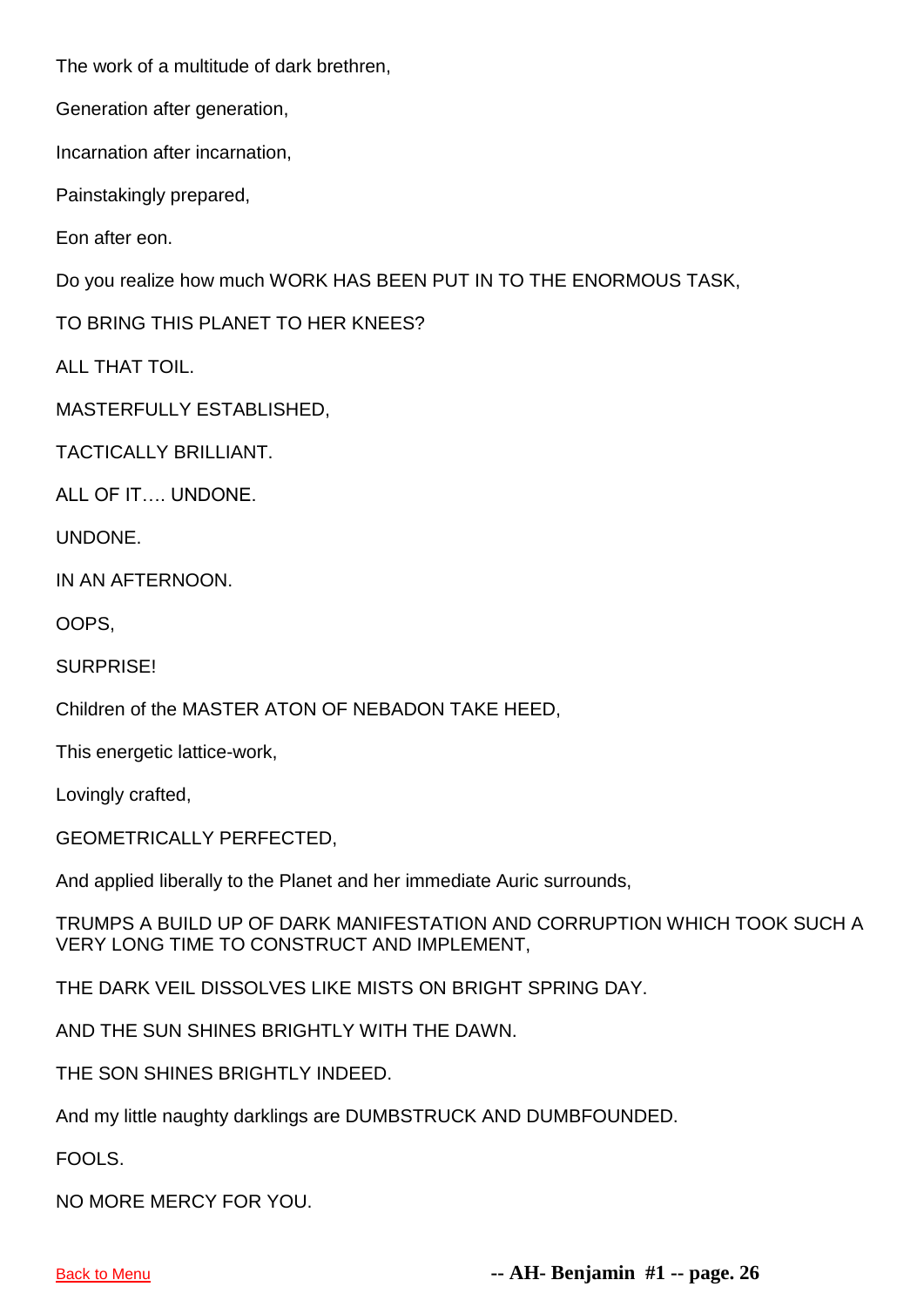BAD! BAD BAD BAD, LITTLE CHILDREN!

FOR THAT'S WHAT YOU ARE!

DO YOU KNOW SEE, MY NAUGHTY LITTLE TODDLERS IN DARKNESS?

TOO BAD.

YOUR ENDING WILL BE SLOW.

DRAWN OUT.

PAINFUL .

YOUR WORKS ARE TORN DOWN AND STAMPED OUT.

YOU HAVE BEEN JUDGED AND BEEN FOUND WANTING.

DON'T POUT,

PAY ATTENTION,

For I have decided, as is the DIVINE WAY,

FOR THE PURPOSE OF EXPERIENCE AND DEMONSTRATION,

WE WILL LIGHT A FIRE UNDER YOUR ASSES BEFORE I SEND YOU TO BE SPANKED.

AND,

WE ALL GET TO WATCH!

YAY!

There is nothing left for you here, FILTH!

GET OFF OUR PLANET.

NOW.

I AM MONJORONSON.

AND I AM VERY ANGRY WITH YOU,

NAUGHTY,

LITTLE,

CHILDREN.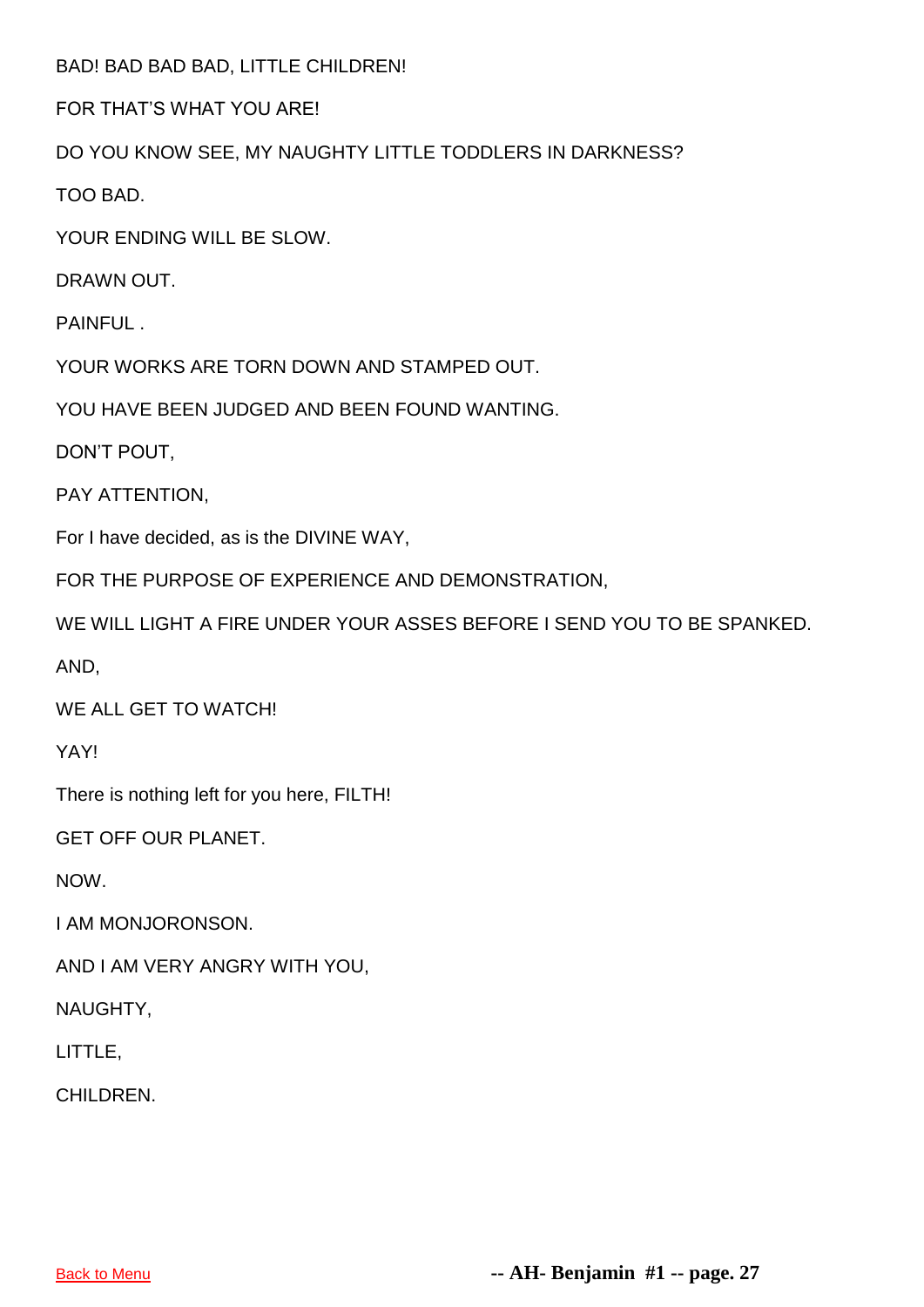## **CRITICAL MASS PANCAKE**

## **By Monjoronson thru Ben**

### **Aug 23, 2013**

<span id="page-28-0"></span>While the reference is a DRY cartoon, This is a serious piece, because the chemical murders that just happened in Syria are REAL and far worse than the media is reporting. C

Thursday 22th August 2013, CRITICAL MASS PANCAKE Monjoronson thru Benjamin

Wonderous children of the Most High,

Exalted in the image of your eternal father,

YOU ARE THE MANIFESTATION OF THE HIGHEST IDEALS OF THE CREATOR OF ALL,

And it is most fitting that so many of his HIGHEST AND MOST BEAUTIOUS CREATIONS come forth at this time to witness a most historic event.

THIS TIME, THIS PLACE, IS UNIQUE.

THIS EVENT, THE UNFOLDMENT OF THE PINNACLE OF DIVINE VICTORY OF THE LIGHT,

Against a handful of little tough nuts, who thought their vicious and febrile hides would prove too rambunctious to manage, has turned somewhat comedic, in a manner of speaking and let me explain why…..

Imagine , if you will, one of your common childhood cartoons, of the variety you witness on Saturday morning to keep your children occupied while you squeeze five more minutes of much needed sleep,

Where one humourous, rather funny looking protagonist (carrying a pitch fork and sporting tiny horns) spies, coming fast towards his rear end, his mortal enemy (with a pair of angelic wings and a diaphanous robe) driving a monstrous Celestial 'steam-roller',

In terror he lurches forward, desperate to outrun the device that comes steaming ahead at him, sure to FLATTEN HIM LIKE A PANCAKE,

Yet, just as he accelerates away, his legs making humourous wheel-like rotations in furious flight, this CRAZY CARTOON CHARACTER, realizes in terror that he is running on a pond OF THICK VISCOUS GREASE!

CAUGHT TRAPPED LIKE A RAT IN A TRAP!

His comical little legs pounding away at the floor which offers nothing in the way of traction, the steam-roller, driven by a STERN LOOKING AND MERCYLESS 'ANGEL' ROLLS INEXONERABLY CLOSER AND CLOSER UNTIL….

QUITE HUMOUROUSLY…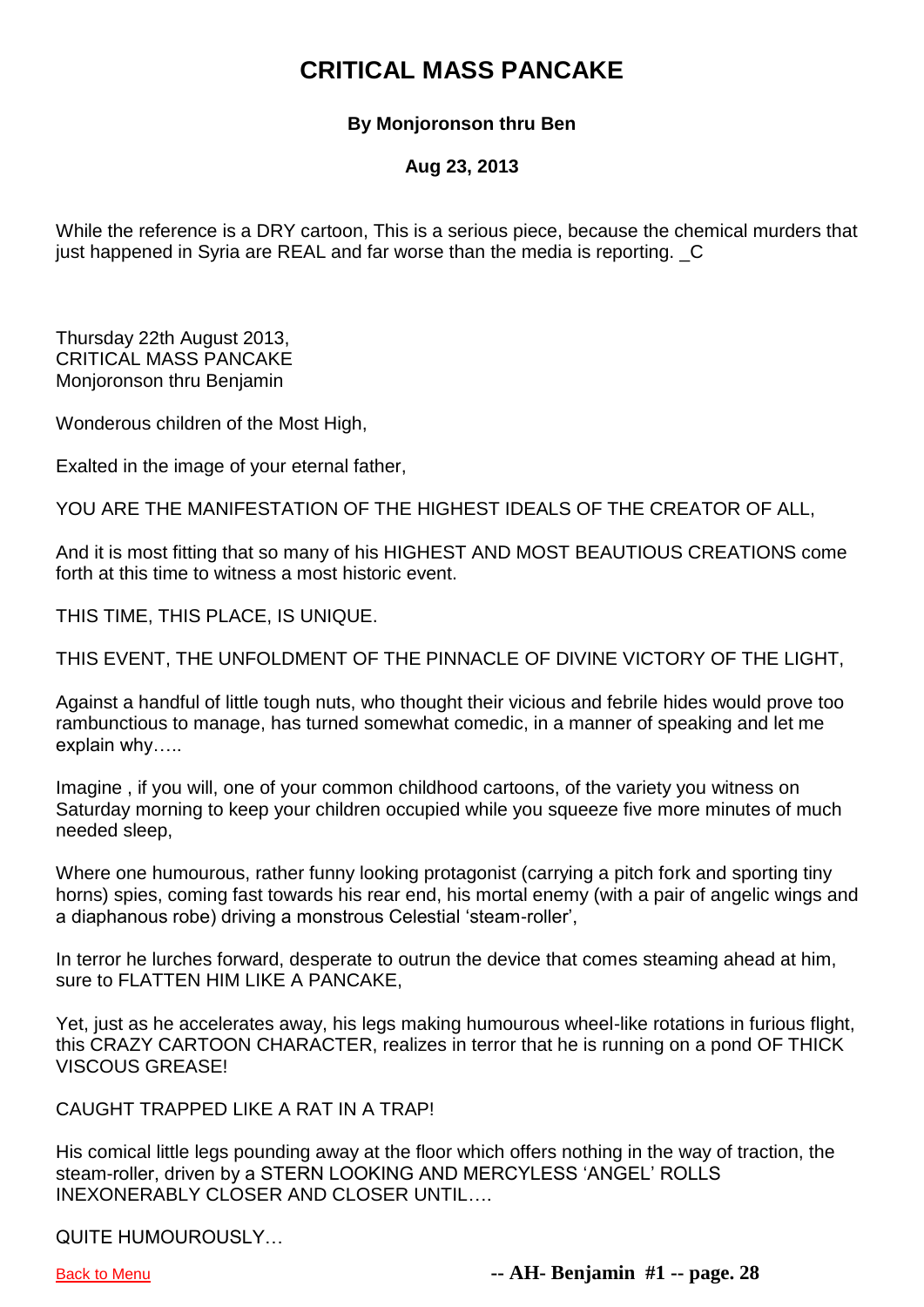THE ANGEL ON THE STEAMROLLER CREATES…. ONE TOUGH NUT PANCAKE…. WITH LITTLE HORNS….CUTE…

Yes, I know, you saw that coming didn't you?

These cartoons always end the same way don't they,

Still, they always seems to make us laugh all the same,

Everytime.

You know there is a lesson in there methinks.

For everybody.

One thing is for sure, I DO enjoy watching this little vicious cartoon character with horns GET SQUISHED BY CELESTIAL STEAMROLLERS,

And I DO see this BANAL little characters BIZARRE ACTIONS FOR WHAT THEY ARE,

A JOKE.

And I like to share GOOD JOKES WITH MY FRIENDS,

So, only a little more rope is required for THESE LITTLE JOKES TO HANG THEMSELVES,

And then we might all enjoy a SPLENDID EPISODE OF OUR FAVOURITE CARTOON TOGETHER,

Then all that there will be time for will be,

LIGHTS OUT,

AND,

THAT'S ALL FOLKS!!!!

I AM MONJORONSON.

AND,

I LOVE CARTOONS.

HA! Who says I don't have a sense of humour.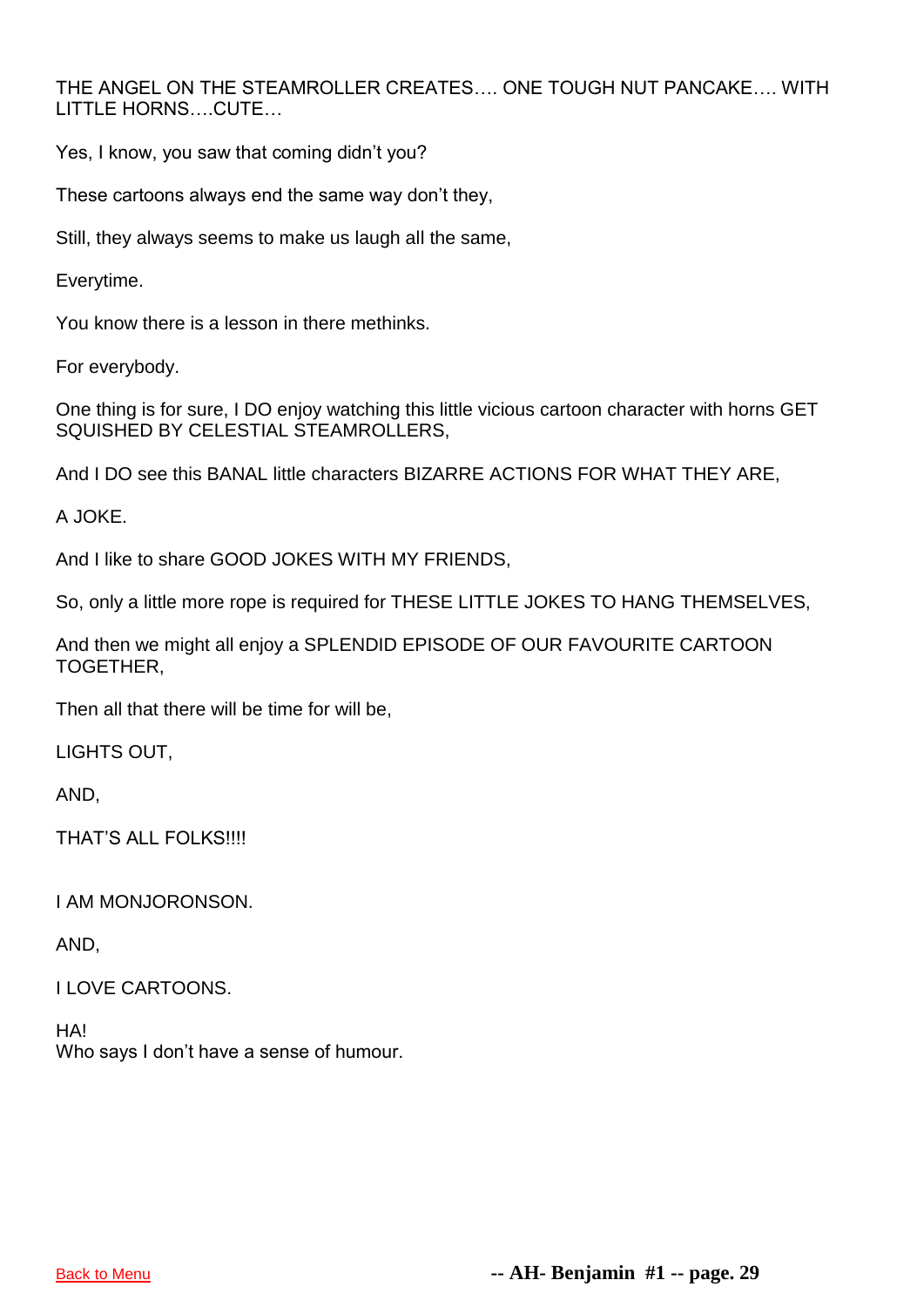## **EPILOGUE**

### **By Monjoronson thru Ben**

**Dec 30, 2013**

### <span id="page-30-0"></span>**Epilogue Monjoronson thru Ben**

Greetings in the one Light of all Creation,

I am Monjoronson, come on behalf of the Divine Father, to provide administration in adjudication and achieve swift justice to the myriad of awaiting souls who will move onwards from such a tremendous growth opportunity that has been provided to them.

I am come at the behest of the One called Michael Aton of Nebadon, to act for him in a role I have acclaimed many many times before. You might say I have a plethora of experience in dispensing my role in divine justice, and it would be remiss of me to suggest I was known for the more 'merciful' demeanor of certain other Descending sons of whose realm I am now assigned.

Indeed I speak truly when I say THE MERCY AND COMPASSION OF THE ONE MICHAEL ATON IS A MIRACLE.

ALL YOU BRETHREN OF DARKNESS WHO EVEN NOW, COWER AND SCRAMBLE, QUIBBLE AND BLUSTER, YOU IMPUDENT CHILDREN OF YOUR HOLY FATHER,

DO.

NOT.

REALISE.

THE LENGTH AND BREADTH OF A DIVINE BOON THAT HAS BEEN PROFFERRED YOU BY YOUR CREATOR.

I make no apologies for WHO I AM, I AM THAT I AM, and I come do dispense justice as decreed by DIVINE LAW. I will wait patiently with the breath of an infinite being for as long as required by MY SUPERIORS and in DEFERRENCE TO MY DIVINE BROTHER ATON WHOM EVEN NOW ARGUES FOR YOUR PARDON AND REMISSION.

GIVE ME THE SWORD NOW AND I WOULD SWEEP THIS PLANET CLEAN WITH THE WRATH OF DIVINE JUSTICE IN AN INSTANT AND BE DONE WITH YOUR SORRY HIDES. I WOULD SEE YOU FULFILL YOUR BELOVED DESTINY AND BE UTTERLY UNDONE IMPUDENT CHILDREN!

IF I WAS YOUR FATHER I WOULD GIVE YOU A MOST MEMORABLE SEND OFF AND A HIDING LIKE YOU HAVE NEVER KNOWN AND I WOULD SEE YOU REVEAL YOUR HUMILITOUS SELVES BEFORE THE END.

But alas, its not my call. I serve one greater than myself. I LIVE AND BREATH TO SERVE HIM.

HE WHOM IS GREATER than all others.

One whom has shown tremendous pleasure with the outworkings of a plan most brilliant and BOLD, UNSEEN and UNTRIED BEFORE HIS TIME. A most EXCELLENT MICHAEL SON who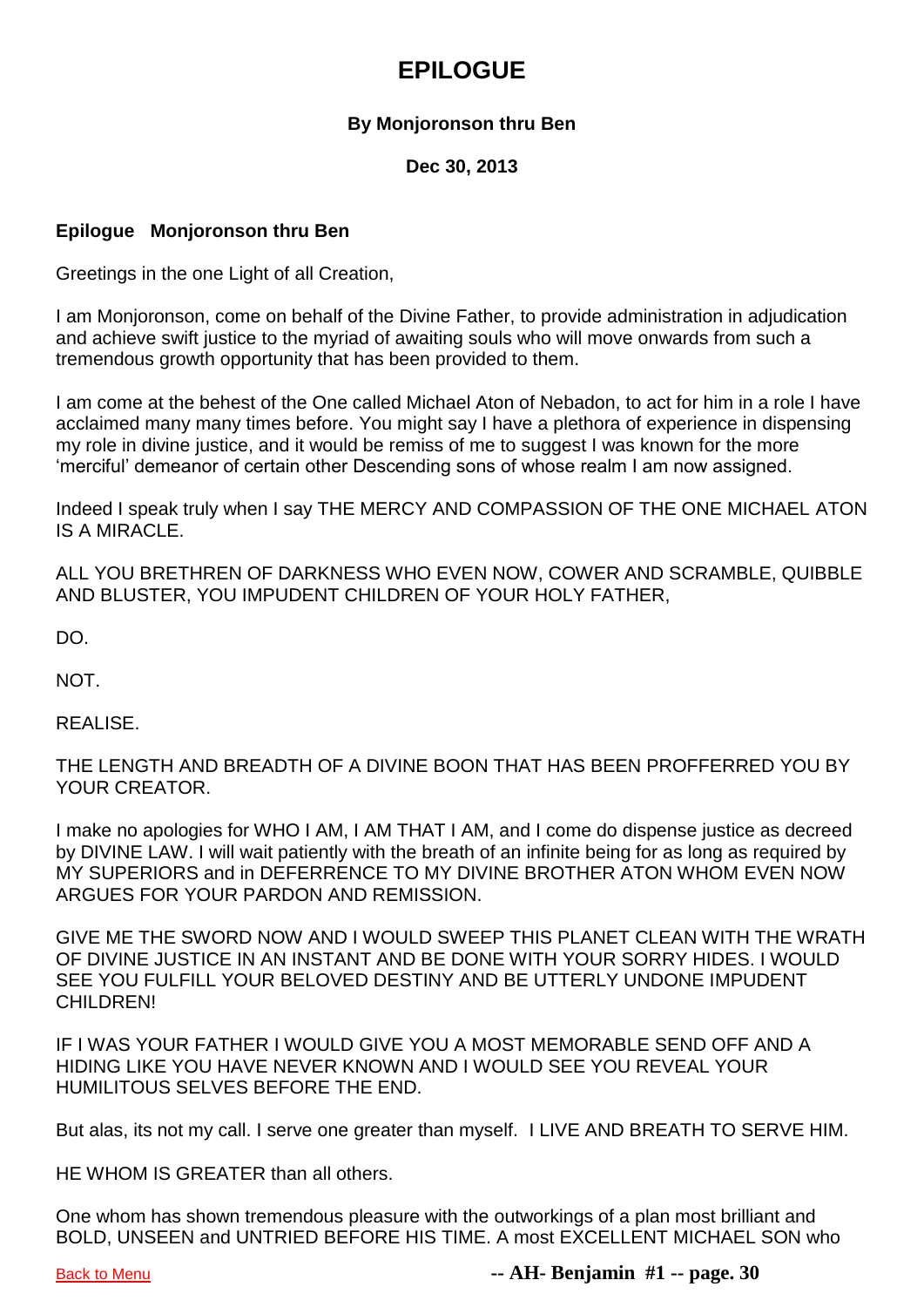has shown THAT HE IS MOST LIKE HIS DIVINE FATHER. HE HAS SHOWN HE IS HIS FATHERS SON.

I BOW AND HONOUR HIM, THIS MOST GRACIOUS AND COMPASSIONATE MICHAEL SON.

ATON, WHOSE NAME ECHOES THROUGH THE ETERNAL UNIVERSE, SYNONYMOUS WITH HIS FATHERS PASSION FOR HIS CREATION.

To all Beings on this tiny blue green orb I say, IT IS DONE.

If you still have not realized, have not heard,

ITS OVER.

The Lord and Master of this Realm will now make his 2nd appearance in little over 2000 years.

To those beings in service to the ONE TRUE GOD, to those beings in affiliation with this DIVINE ORGANISATION ABUNDANT HOPE, I say,

WE OF THE DIVINE HEIRARCHY, HERE BY DIVINE DECREE, IN SERVICE AS YOU SERVE,

SALUTE YOU. WE HONOUR YOU.

MIGHTY WARRIORS ALL. LEGIONS OF THE DIVINE MAJESTY AND PRINCIPLES OF UNASSAILABLE MIGHT, YOU MAKE US PROUD.

THIS IS MONJORONSON.

THIS IS MY EPILOGUE.

ITS TIME TO WAKE UP.

KNOCK, KNOCK……..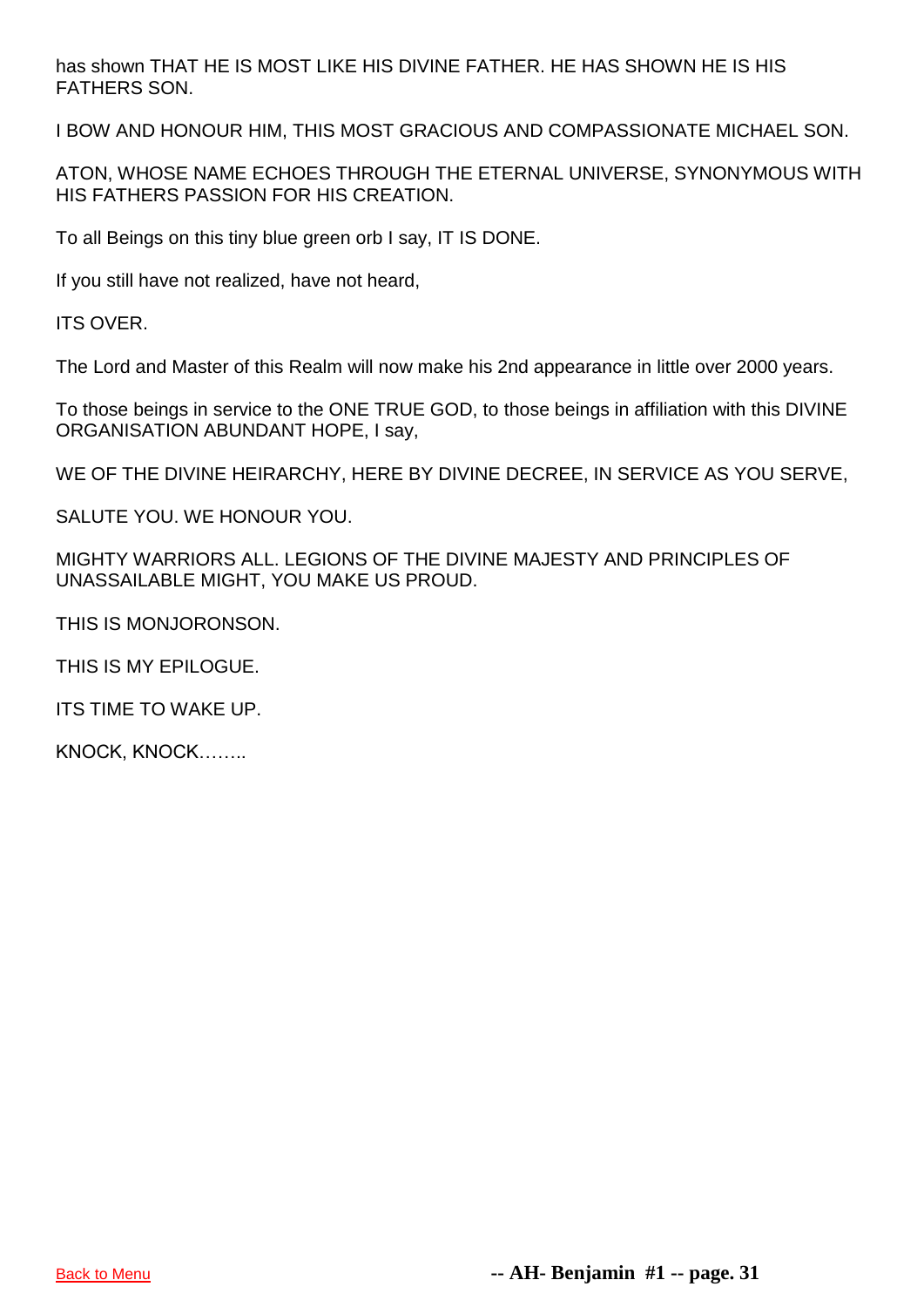## **DINNER IS SERVED**

## **By Monjoronson thru Ben**

**Mar 18, 2014**

<span id="page-32-0"></span>Monday 17th March 2014,

DINNER IS SERVED

At last,

For one such as I,

Faced with a dilemma, such as this planet of woe can provide,

I can finally view the unfolding happenstance of this well nigh done, grand experiment,

With a wry smile and jubilant countenance,

For I can see, with the other warriors of light and formidable justice

The Michael Son,

Lord Aton moves now,

To sweep the remnants of lasting sorrow from this mired green orb,

Confronted with the futile and hysterical (to some) antics of his wayward children,

He is forced to bring about swift end before there can be any lasting damage done by suicidal upstarts.

I for one am well pleased,

As I draw forth my brilliant sword of scintillating light,

Of truth,

Of Justice,

Of unrepentant finality,

And I would use the services of one, whose role it is to provide this platform,

To deliver a final plea to the darkness,

In fact, my dark brethren,

You might observe me fall to one knee, meet your eye boldly

AND BEG YOU,

Please…..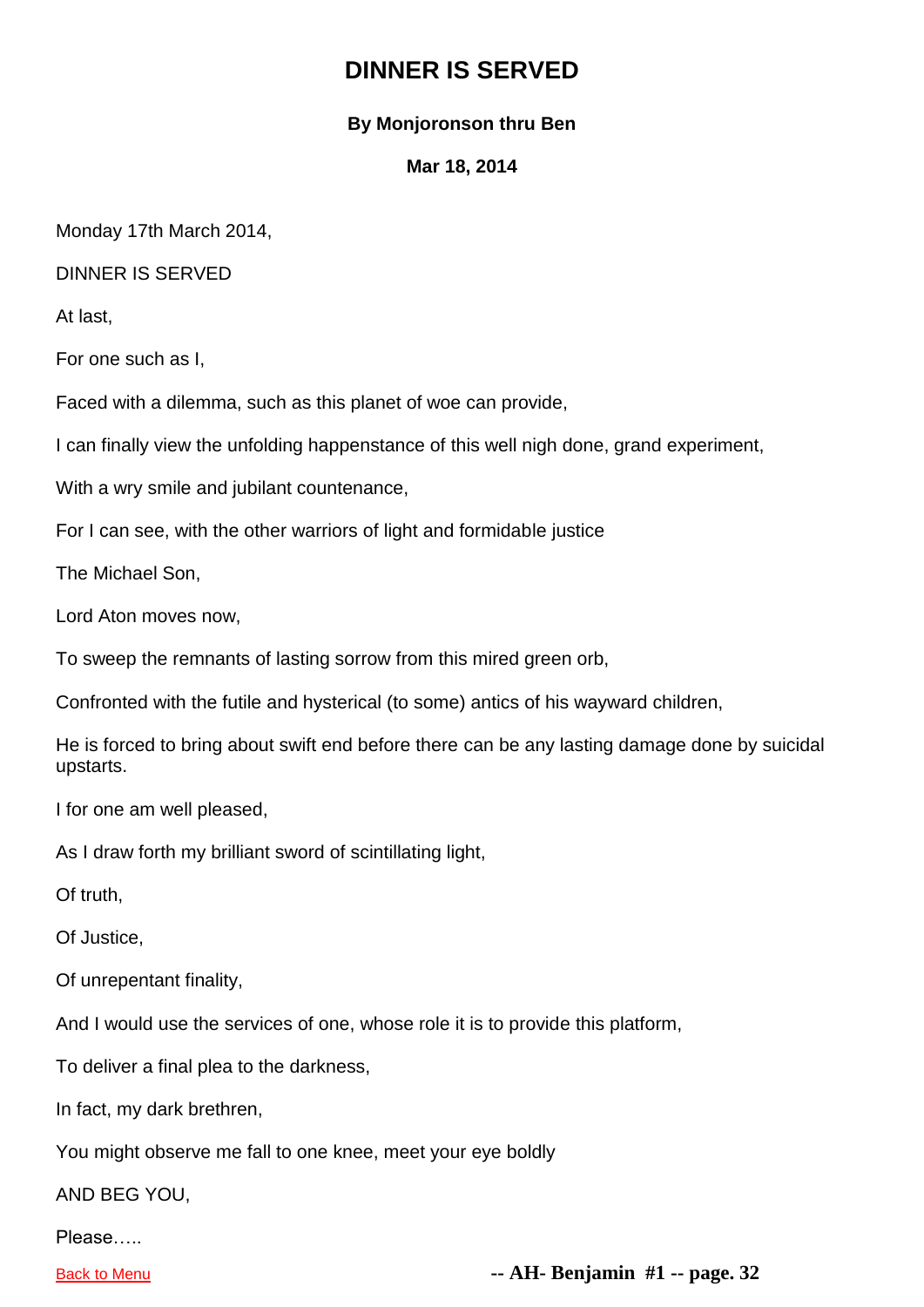Please, PLEASE!

MAKE YOUR MOVE!

FIENDS OF DARKNESS,

Allow the last fragment of your fast failing sanity and cognizant recognition of reality to be consumed entirely by the hateful bloodlust for ALL LIFE and ALL CREATION that has torn your future apart as you have ATTEMPTED TO TEAR APART THE FUTURE OF ATON'S CREATION!

YOU HAVE ACHIEVED NOTHING,

YOU HAVE DESTROYED NOTHING,

YOU HAVE ACCOMPLISHED NOTHING,

KNOW IT, FEEL IT, REVEL IN IT AS I TOO REVEL IN YOUR ACCOMPLISHMENT IN VICTORY FOR THE LIGHT!

IGNORANT, BALEFUL AND IDIOTIC FOOLS.

THE HOST OF HEAVEN STANDS READY TO RECEIVE YOU!

MAKE YOUR PRECIOUS MOVE!

I DEMAND IT!

COMPLETE WHAT YOU HAVE STARTED, WHAT YOU HAVE WORKED SO HARD TO ACHIEVE!!!

YOUR OWN DESTRUCTION IS AT HAND, AND I WILL FINISH WHAT I HAVE STARTED!

WEEP,

TREMBLE,

QUAKE,

FOR YOUR GOD-FORSAKEN BACKS ARE TRULY AT THE WALL,

And all that remains is a choice that only YOU can make,

Probably the last choice you will ever have the chance to make for the rest of eternity.

Ruin has found you and so has your undoing.

In my last act of service to you my little demonic ones,

I offer you the choice, for the dish called JUSTICE I am about to serve you,

Would you prefer it HOT or COLD?

Both are equally delicious, and will CONSUME YOU ENTIRELY,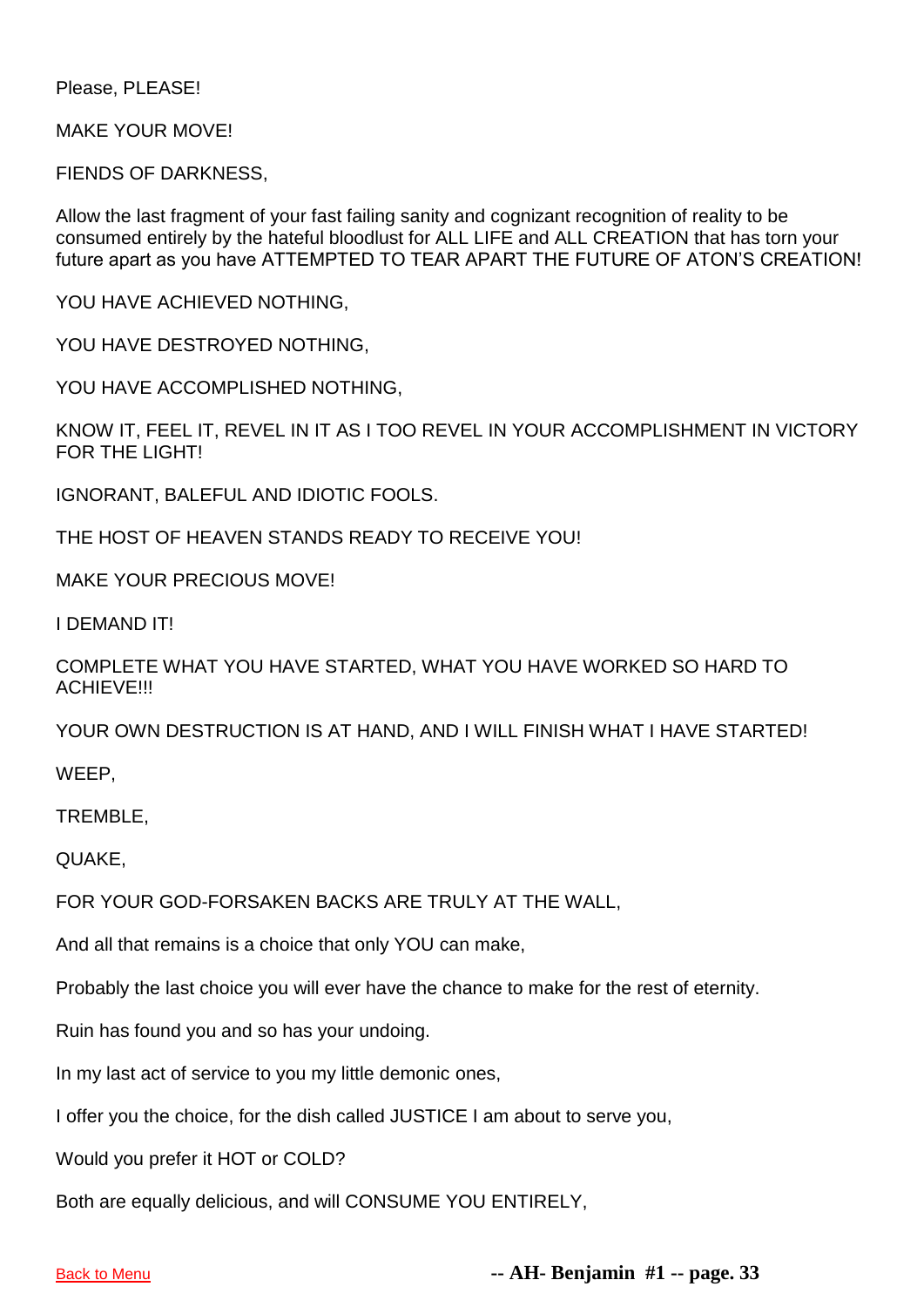DO IT,

DO IT FOR ME,

MONJORONSON,

DINNER IS SERVED.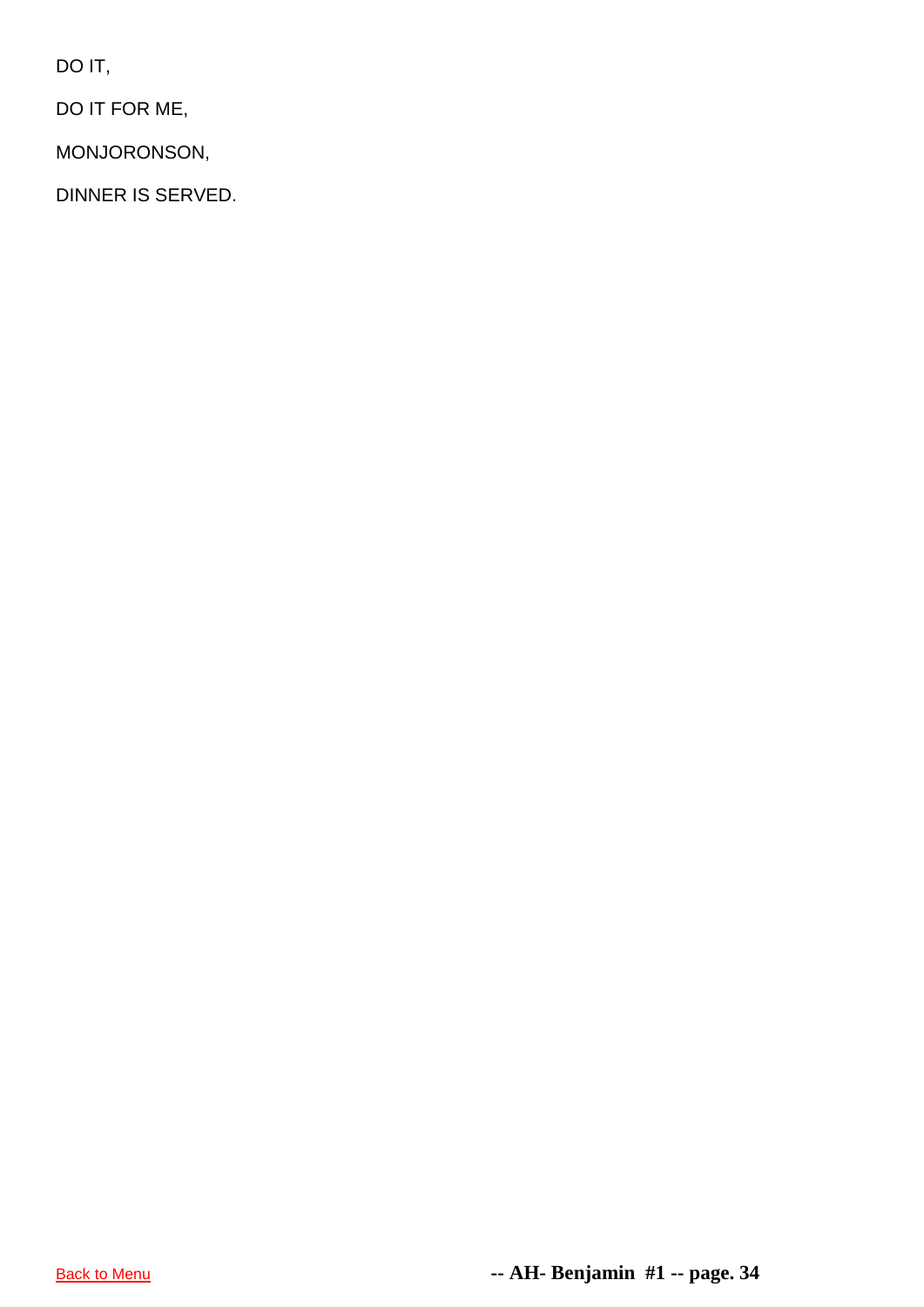## <span id="page-35-0"></span>**TIME TO WAKE UP AND SMELL THE COFFEE.**

## **By Monjoronson thru Ben**

**Jun 21, 2014**

Greetings Children of Zion,

I am Monjoronson.

I come to you in the name of the Highest Light,

In the name of the magnificent Candescence that transcends space and time and pervades EVERYTHING in its magnificent glory.

I SERVE THE ONE, PAST AGE AND EON, FOR TIME IMMEMORIAL in selfless reverence and determined persistence, unforgiving against any and all intransigence against the DIVINE ORDER.

And so, I have been summoned here, as I am from time to time, to adjudicate.

To make bringing sense to, and take stock of the unfolding realms of Evolutionary Creation.

I see truth in all its forms.

Revealed to my sight is the length and breadth of a thing.

In minute detail, do I weigh,

And JUDGE,

In accordance with my mandate,

The value of all things, within my domain of jurisdiction.

You are beings of contradiction and ungodliness.

Weighed and measured, you have been found wanting. In the LIGHT OF TRUTH, you have had the veils of imagined secrecy stripped from you like smoky tendrils against the searing rays of dawn's pure, clear light.

And yet,

Despite these clear indications and processes, duly maintained and completed upon my assignment, I find yet, curiously, my next moves and the prosecution of your sentencing, strangely hamstrung.

I find I am told to 'wait' just a moment, while the magnificent creator of this evolving Realm of Time and Space, brings about his piece de resistance. This order comes from the TOP…… from WAAAAYYY UP TOP.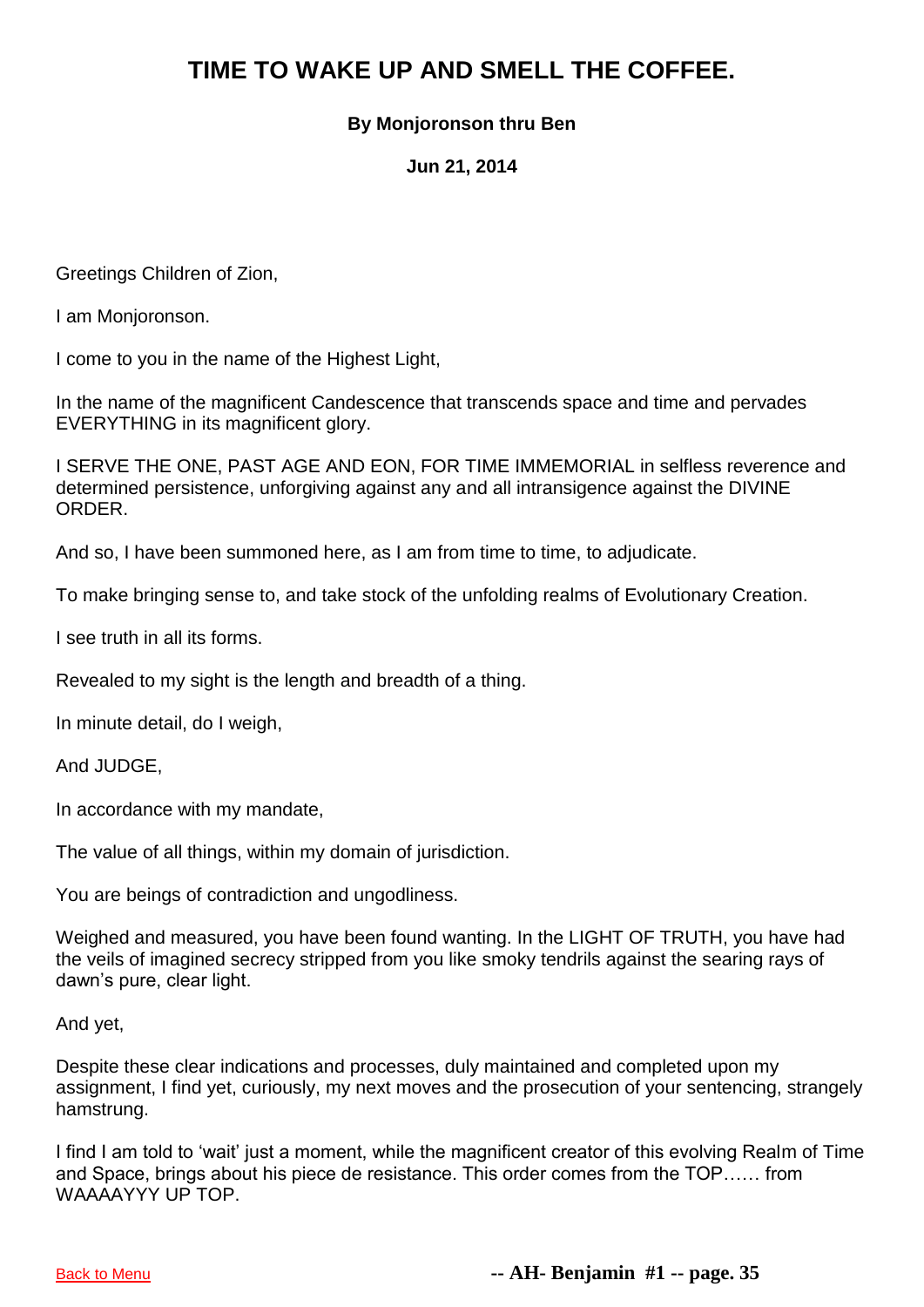Amazed and elated, admittedly intrigued, I stand back to survey, to witness, A once-in-a-trillion year event.

The One, ATON, as a MASTER of his OWN CREATION, delicately places the final touch to his unfolding MASTERWORK. I watch his hands work skillfully, thoughtfully, effortlessly, like the genius of a Sculptor who brings to life the very clay beneath his fingertips.

HIS VISION, MUCH LIKE HIS FATHERS, IS MAGNIFICENT IN ITS ALL ENCOMPASSING SCOPE and weaves countless different threads of a tapestry of LIVING ENERGETIC FIBERS TO CREATE A HERETOFORE UNAPPARENT MOSAIC, SUDDENLY BRIMMING WITH COMPLETENESS AND REPLETE WITH THE TRAPPINGS OF DIVINE PERFECTION.

Truly this Magisterial SON is amazed.

HONORED.

BLESSED.

INSPIRED.

To my brothers in DARKNESS,

My dear little darklings,

As my Brother Aton, moves his final piece of REVELATION into ALIGNMENT, I can see its my final call.

I'm up next, so, ah well, I guess break times over.

Time to get back to what I do best,

I hope you didn't forget about me. I certainly didn't forget about you.

Hahaha my silly little friends, if only you could see how very UTTERLY RIDICULOUS you look RIGHT NOW.

TIME TO WAKE UP AND SMELL THE COFFEE.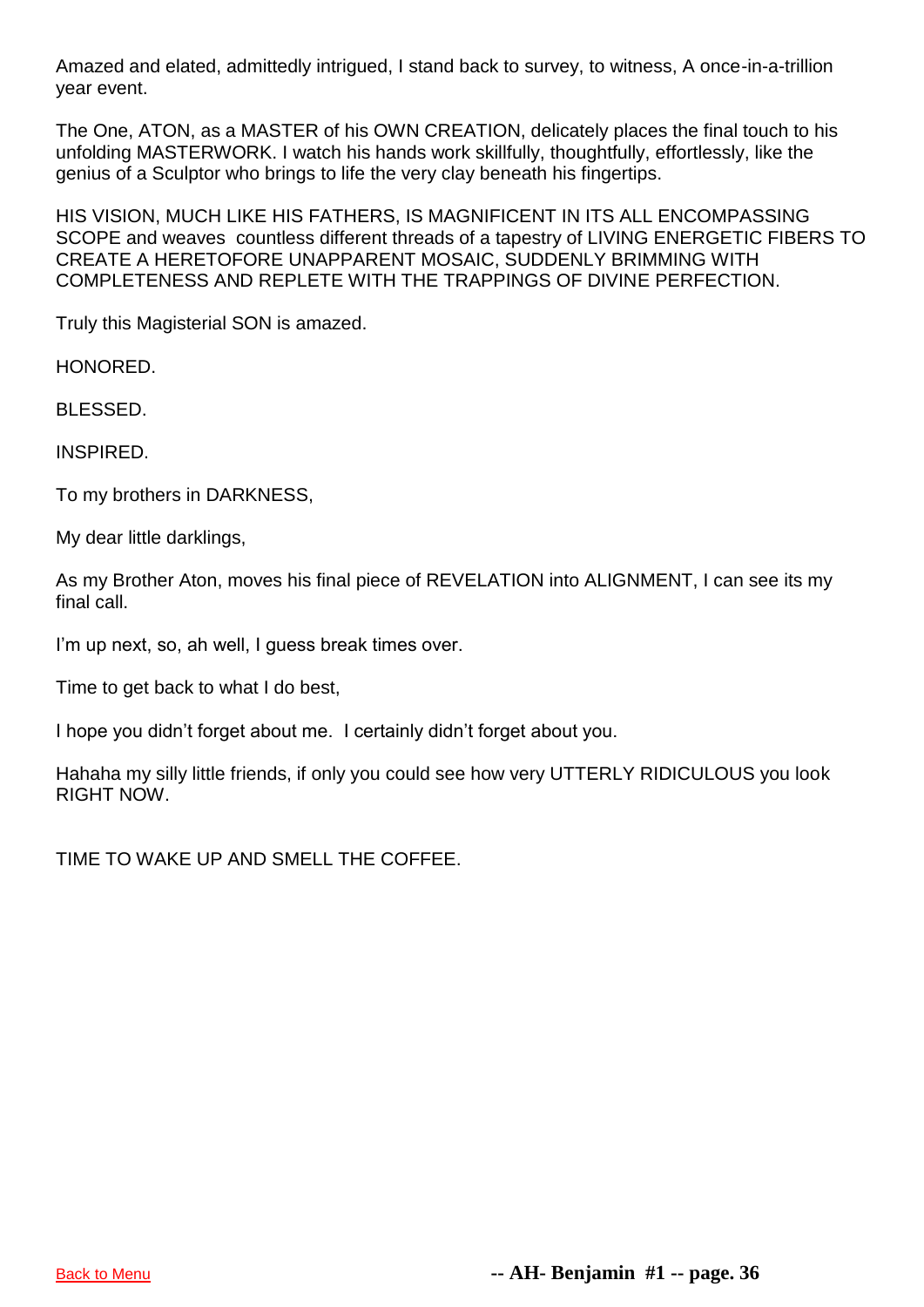## **PULL THE PLUG**

### **By Monjoronson thru Ben**

### **Oct 7, 2014**

<span id="page-37-0"></span>Ben just sent this a bit ago.... Spanking Monjoronson is the author...

### **PULL THE PLUG**

Greetings Citizens of Earth plane,

It is the One, Monjoronson, Master, Judge, Deliverer, Executioner

I come to you through the commitment of this one in service,

A being of tremendous light, refulgent and glorious himself, in splendor,

Bound to this planet Terra, as many others like him, he serves in a capacity best suited to the energetic body of his essence, as directed by the Master Aton of Nebadon,

Creator of this Eternal realm,

The being, who receives this message, observes with increasing perturbation, the manifest absurdity of a planet in utter turmoil,

He asks himself the question, in reference to his dark brothers, those darklings at the very heart of this PLANETARY CRISIS,

HOW LOW CAN YOU GO?

HOW FAR DOES THE ABYSS PLUNGE?

WHEREFORE DOES THE CURTAINS OF THIS END TIMES WORK OF COSMIC THEATRE FINALLY DRAW CLOSED?

WHEN WILL THIS MADNESS END?

Well I would like to allay your fearful doubt about that one,

Consider for a moment the GRAND CONDUCTOR, of this unfolding work of MAJESTIC ORCHESTRATION, the PERFECTION of the ONE, MICHAEL OF NEBADON.

THE MASTER SON, WHO COMES FROM THE SOURCE AND CENTRE OF ALL THINGS,

A REFLECTION OF HIS FATHER, IN GLORY AND ACCOMPLISHMENT

THIS CREATOR SON HAS ACHIEVED TRUE SOVEREIGNTY OF HIS DOMAIN,